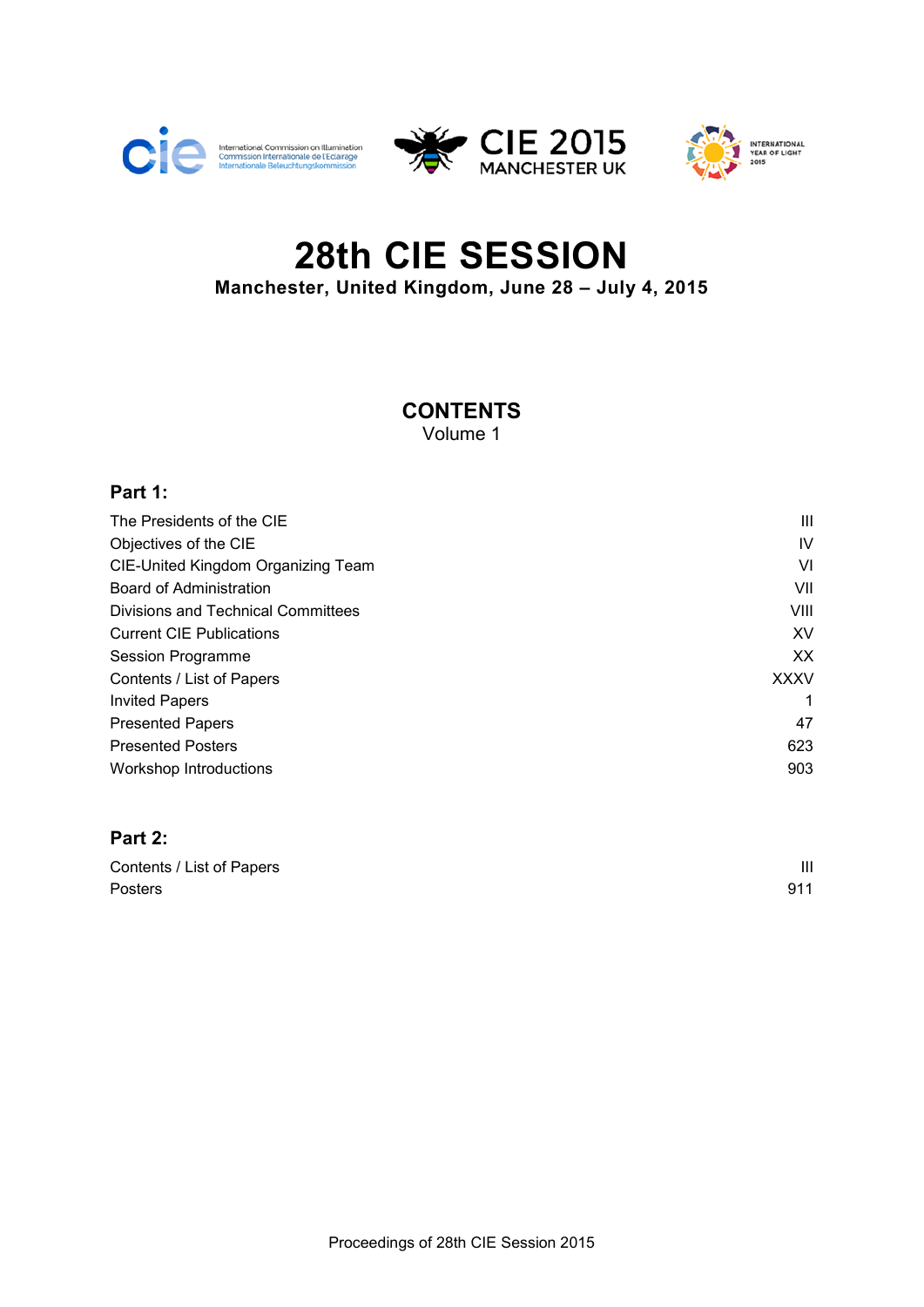The following tables provide an overview of the oral presentations and posters presented at the conference.

The authors are responsible for the contents of their papers.

### **PAPERS PART 1**

| <b>Invited Papers</b> |                                                                                      |                  |      |
|-----------------------|--------------------------------------------------------------------------------------|------------------|------|
| Author(s)             | <b>Title</b>                                                                         | Paper No.        | Page |
| Viénot, F.            | CONE FUNDAMENTALS: PAST, PRESENT AND FUTURE                                          | IT <sub>01</sub> | 3    |
| Pocock, T.            | ADVANCED LIGHTING TECHNOLOGY IN CONTROLLED<br>ENVIRONMENT AGRICULTURE                | IT02             | 10   |
| Usuda, T.             | CCPR ACTIVITIES AND THE CIPM MRA                                                     | <b>IT03</b>      | 19   |
| Wilkins, A.           | SPATIAL AND TEMPORAL PATTERN DISCOMFORT                                              | <b>IT04</b>      | 29   |
| Draper, G.            | <b>GLARE COMPLAINTS - THEIR IMPACT UPON THE</b><br>REGULATION OF AUTOMOTIVE LIGHTING | <b>IT05</b>      | 39   |

|                            | <b>Presented Papers</b>                                                                                                        |                  |      |  |
|----------------------------|--------------------------------------------------------------------------------------------------------------------------------|------------------|------|--|
|                            | * Full paper has not been received.                                                                                            |                  |      |  |
| Author(s)                  | <b>Title</b>                                                                                                                   | Paper No.        | Page |  |
| Smet, K.,<br>Hanselaer, P. | GEOGRAPHICAL EFFECTS ON MEMORY COLORS AND<br>THEIR IMPACT ON COLOR RENDITION EVALUATION                                        | OP <sub>01</sub> | 49   |  |
| Ohno, Y. et al.            | VISION EXPERIMENT ON CHROMA SATURATION FOR<br><b>COLOR QUALITY PREFERENCE</b>                                                  | OP <sub>02</sub> | 60   |  |
| Luo, R. et al.             | TESTING COLOUR RENDERING INDICES USING VISUAL<br>DATA UNDER DIFFERENT LED SOURCES                                              | OP <sub>03</sub> | 70   |  |
| Laike, T.,<br>Govén, T.    | AMBIENT LIGHTING AS A MEASURE TO IMPROVE<br>PEOPLE'S WELL-BEING AND PERFORMANCE IN<br><b>WORKING AREAS</b>                     | OP <sub>04</sub> | 80   |  |
| Schlangen, L.<br>et al.    | WORKPLACE ILLUMINATION EFFECTS ON ACUITY,<br>COGNITIVE PERFORMANCE AND WELL-BEING IN OLDER<br>AND YOUNG PEOPLE                 | OP <sub>05</sub> | 87   |  |
| Petersen, M.               | DETERMINING DAYLIGHT AND VIEW PREFERENCES<br>FROM THE USE OF BLINDS IN APARTMENTS                                              | OP <sub>06</sub> | 96   |  |
| Figueiro, M. et<br>al.     | DAYLIGHT IN OFFICE BUILDINGS: IMPACT OF BUILDING<br>DESIGN ON PERSONAL LIGHT EXPOSURES, SLEEP AND<br><b>MOOD</b>               | OP <sub>07</sub> | 104  |  |
| Liu, G. et al.             | RESEARCH: THE QUANTITATIVE RELATIONSHIP<br>BETWEEN NATURAL LIGHT INTENSITY AND WHOOPER<br><b>SWAN'S SLEEP BEHAVIOUR</b>        | OP <sub>08</sub> | 114  |  |
| Amundadottir,<br>M. et al. | A UNIFIED FRAMEWORK FOR EVALUATING NON-VISUAL<br>SPECTRAL EFFECTIVENESS OF OCULAR LIGHT<br><b>EXPOSURE: KEY CONCEPTS</b>       | OP <sub>09</sub> | 121  |  |
| Thorseth, A. et<br>al.     | GONIOMETRIC CHARACTERIZATION OF LED BASED<br><b>GREENHOUSE LIGHTING</b>                                                        | <b>OP10</b>      | 131  |  |
| Shitomi, H.                | POTENTIAL EFFECT ON THE DIFFERENCE IN<br>EVALUATING CONDITION FOR UV AND IR INDEX OF<br>PHOTOMETERS ACCORDING TO ISO/CIE 19476 | <b>OP11</b>      | 140  |  |
| Young, R. et al.           | THE RELATIONSHIP BETWEEN MEASUREMENT ERROR<br>AND PHOTOMETER COSINE RESPONSE<br>PERFORMANCE INDEX                              | <b>OP12</b>      | 148  |  |
| Schmähling, F.<br>et al.   | VIRTUAL EXPERIMENTS FOR PHOTOMETRIC AND<br>RADIOMETRIC MEASUREMENTS                                                            | OP <sub>13</sub> | 157  |  |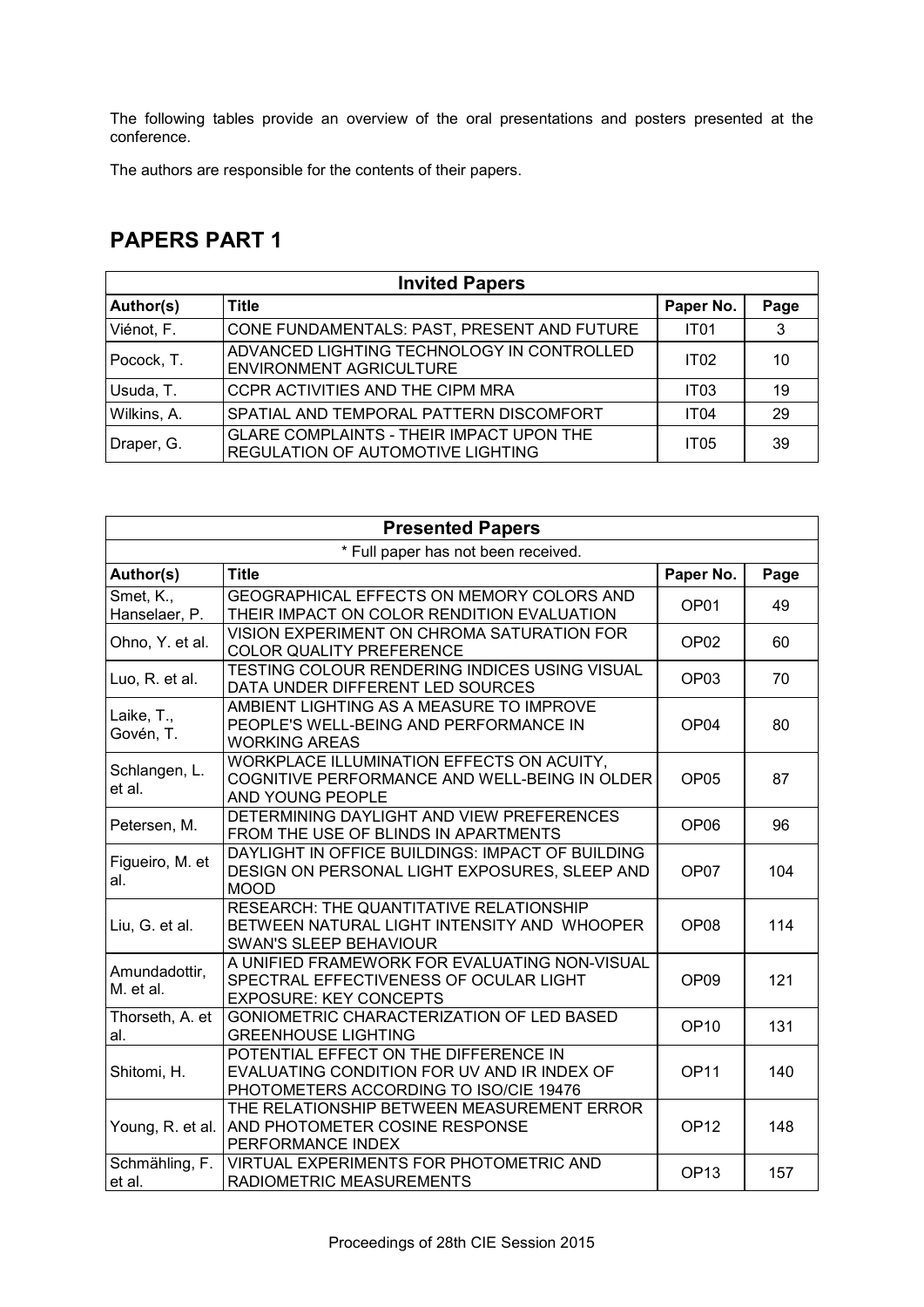| Wang, Y. et al.              | AN IMPROVED APPROACH FOR BANDPASS<br>CORRECTION OF SPECTRORADIOMETERS                                                | OP <sub>14</sub> | 165     |
|------------------------------|----------------------------------------------------------------------------------------------------------------------|------------------|---------|
| Yu, H.N. et al.              | EFFECT OF LIGHT COLOUR ON SPATIAL BRIGHTNESS                                                                         | OP <sub>15</sub> | 168     |
| Sullivan, J.,<br>Donn, M.    | PREDICTING BRIGHTNESS IN MORE COMPLEX<br>ENVIRONMENTS: APPLYING THE HAUBNER EQUATION                                 | OP <sub>16</sub> | 178     |
| Munakata, J.                 | PERCEPTION OF ILLUMINANCE SIMULTANEOUS<br>CHANGE OF TASK AND AMBIENT LIGHTING                                        | OP <sub>17</sub> | 189     |
| Liu, X. et al.               | ASSESSMENTS OF WHITE PERCEPTION IN A REAL LIT<br><b>ROOM</b>                                                         | OP <sub>18</sub> | 196     |
| Ayama, M. et<br>al.          | DISCOMFORT GLARE OF LED STREET LIGHTS WITH<br>DIFFERENT CORRELATED COLOR TEMPERATURES                                | OP <sub>19</sub> | 202     |
| Boucher, V. et<br>al.        | DISABILITY GLARE EVALUATION IN DRIVING CONDITION<br>USING HIGH DYNAMIC RANGE IMAGES                                  | OP <sub>20</sub> | 209     |
| Fotios, S. et al.            | LIGHTING FOR CYCLING: DETECTING ROAD SURFACE<br><b>HAZARDS</b>                                                       | OP <sub>21</sub> | 217     |
| Andersen, J. et<br>al.       | FACILITY TO EVALUATE STREET LIGHTING SOLUTIONS<br>IN A REALISTIC URBAN SETTING                                       | OP <sub>22</sub> | 223     |
| Bieske, K.,<br>Schierz, C.   | INVESTIGATION OF LUMINOUS COLOUR DIFFERENCES<br>WITHIN AND BETWEEN LUMINAIRES                                        | OP <sub>23</sub> | 229     |
| al.                          | Withouck, M. et   A NEW COLOUR APPEARANCE MODEL FOR<br>UNRELATED COLOURS                                             | OP <sub>24</sub> | 238     |
| Ou, L.                       | FEASIBILITY OF A UNIVERSAL MODEL FOR COLOUR<br><b>HARMONY</b>                                                        | OP <sub>25</sub> | 247     |
| Safdar, M. et<br>al.         | USING DIGITAL RGB CAMERA TO MEASURE ROOM<br><b>APPEARANCE</b>                                                        | OP <sub>26</sub> | 254     |
| Mitsuhashi, J.<br>et al.     | THE APPEARANCE OF PAINTINGS AND COLOUR<br>CHARTS UNDER WHITE LEDS WITH HIGH COLOUR<br><b>RENDERING</b>               | OP <sub>27</sub> | 259     |
| Kirsch, R.,<br>Völker, S.    | THE EFFECT OF LUMINANCE DISTRIBUTIONS ON<br>VISUAL APPEARANCE IN OFFICES                                             | OP <sub>28</sub> | 270     |
| Chung, T., Shi,<br>S.        | OFFICE LIGHTING ASSESSMENT: UNDERLYING<br>PROBLEMS AND FEASIBILITY OF EXISTING LIGHTING<br><b>METRICS</b>            | OP <sub>29</sub> | 274     |
| de Vries, A. et<br>al.       | WALL ILLUMINATION - BEYOND ROOM APPRAISAL                                                                            | <b>OP30</b>      | 284     |
| Yang, B. et al.              | GAZE ALLOCATION OF PEDESTRIANS WALKING IN<br>CORRIDORS WITH DIFFERENT LIGHTING LEVELS AND<br>DYNAMIC LED VISUAL AIDS | OP31             | 291     |
| Moscoso, C.,<br>Matusiak, B. | FROM WINDOWS TO DAYLIGHTING SYSTEMS: HOW<br>DAYLIGHT AFFECTS THE AESTHETIC PERCEPTION OF<br><b>ARCHITECTURE</b>      | OP32             | 297     |
| Gibbons, R.                  | APPLICABILITY OF MESOPIC FACTORS TO THE DRIVING<br><b>TASK</b>                                                       | OP33             | $\star$ |
| Uchida, T.                   | ADAPTATION LUMINANCE SIMULATION FOR CIE<br>MESOPIC PHOTOMETRY SYSTEM IMPLEMENTATION                                  | OP34             | 307     |
| Fotios, S. et al.            | HOW MUCH LIGHT DO WE NEED TO JUDGE ANOTHER<br>PERSON'S INTENTIONS?                                                   | OP35             | 317     |
| Johansson, M.,<br>Rahm, J.   | PERCEIVED LIGHTING QUALITIES AND PEDESTRIANS'<br><b>PERFORMANCE</b>                                                  | OP36             | 324     |
| Unwin, J.                    | THE EFFECT OF STREET LIGHTING ON PEDESTRIANS'<br>PERCEPTIONS OF SAFETY IN RESIDENTIAL<br><b>ENVIRONMENTS</b>         | OP37             | 334     |
| Ged, G. et al.               | CHARACTERIZATIONS OF SPECULAR PEAKS FROM A<br>METROLOGICAL GLOSS SCALE                                               | OP38             | 344     |
| Leloup, F. et al.            | INVESTIGATION OF THE INTER-INSTRUMENT<br>AGREEMENT OF SPECULAR GLOSSMETERS                                           | OP39             | 355     |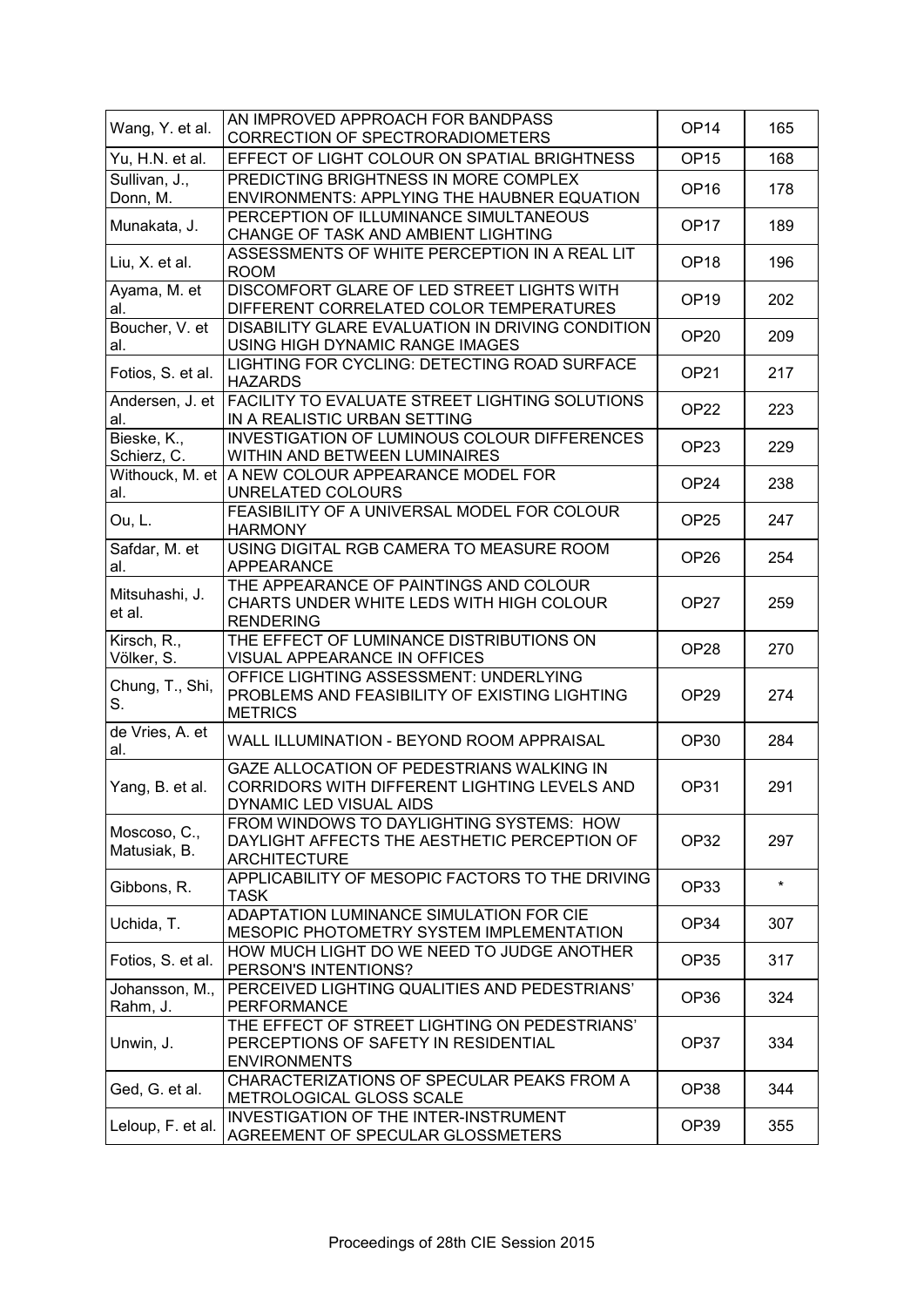| Mardaljevic, J.<br>et al.      | ILLUMINANCE-PROXY HIGH DYNAMIC RANGE IMAGING:<br>A SIMPLE METHOD TO MEASURE SURFACE<br><b>REFLECTANCE</b>                                                            | OP <sub>40</sub> | 363     |
|--------------------------------|----------------------------------------------------------------------------------------------------------------------------------------------------------------------|------------------|---------|
| Ferrero, A. et<br>al.          | MEASUREMENT OF GONIOFLUORESCENCE IN<br>PHOTOLUMINISCENT MATERIALS                                                                                                    | OP41             | 373     |
| Sarey Khanie,<br>M. et al.     | GAZE-DRIVEN APPROACH FOR ESTIMATING<br>LUMINANCE VALUES IN THE FIELD OF VIEW FOR<br>DISCOMFORT GLARE ASSESSMENTS                                                     | OP42             | 381     |
| Yang, Y. et al.                | DISCOMFORT GLARE CAUSED BY NON-UNIFORM<br><b>WHITE LED MATRICES</b>                                                                                                  | OP43             | 393     |
| Nakamura, Y.<br>et al.         | PREDICTION OF DISCOMFORT GLARE OF A NON-<br>UNIFORM LIGHT SOURCE BY USE OF ITS LUMINANCE<br><b>IMAGE</b>                                                             | OP44             | 400     |
| Dai, Q.,<br>Geerdinck, L.      | COMFORT-BRIGHTNESS TWO-AXIS EVALUATION<br>SYSTEM AND GLARE INDEX FOR THREE TARGET<br><b>SCENES</b>                                                                   | OP45             | 409     |
| Chain, C.                      | EVALUATION OF INDOOR LIGHTING SITUATIONS IN<br>PUBLIC ACCESS BUILDINGS AND OUTDOOR<br>SITUATIONS IN URBAN ENVIRONMENT AT NIGHT BY<br><b>VISUALLY IMPAIRED PEOPLE</b> | OP46             |         |
| Baddiley, C.,<br>Wainscoat, R. | LIGHT POLLUTION MODELLING FOR THE HIGHWAYS<br>AGENCY NEW ENVIRONMENTAL IMPACT POLICY, INC.<br>ASTRONOMICAL IMPACT OF BLUE-RICH LED<br><b>LUMINAIRES</b>              | OP47             | 417     |
| Del-Negro, D.                  | THE INFLUENCE OF LIGHTING ON WAYFINDING IN THE<br><b>URBAN ENVIRONMENT</b>                                                                                           | OP48             | 427     |
| Navvab, M.                     | PHOTOMETRIC EVALUATIONS FOR PEDESTRIAN<br>ENVIRONMENTS WITH EMPHASIS ON LIGHT SPECTRUM<br>AT MESOPIC LEVELS                                                          | OP49             | 439     |
| Bergen, A.                     | VALIDATION OF THE USE OF ZERO-LENGTH<br>PHOTOMETRY IN THE GONIOPHOTOMETRY OF SOLID-<br><b>STATE LIGHTING DEVICES</b>                                                 | <b>OP50</b>      | 450     |
| Jacobs, V. et<br>al.           | ANALYSES OF ERRORS ASSOCIATED WITH<br>PHOTOMETRIC DISTANCE IN GONIOPHOTOMETRY                                                                                        | <b>OP51</b>      | 458     |
| Dubnicka, R.                   | COMPARISON OF FAR-FIELD AND NEAR-FIELD<br>GONIOPHOTOMETRY WITH RESPECT TO THE RESULTS<br>OF LIDC MEASUREMENTS                                                        | OP <sub>52</sub> | $\star$ |
| Hu, W., Davis,<br>W.           | ILLUMINANCE RESOLUTION AND USABILITY OF<br>INTERACTIVE LIGHTING CONTROL SYSTEMS                                                                                      | OP <sub>53</sub> | 469     |
| Taniguchi, T. et<br>al.        | A DAYLIGHT RESPONSIVE DIMMING SYSTEMS<br>WITHOUT INDOOR PHOTOSENSOR IN AN OFFICE WITH<br>PGSV-BASED BLIND CONTROL                                                    | OP <sub>54</sub> | 479     |
| van Someren,<br>K. et al.      | PROMPTING LIGHT SWITCHING BEHAVIOURS IN<br>CORRIDORS AND OFFICES IN A UK UNIVERSITY<br><b>CAMPUS</b>                                                                 | OP <sub>55</sub> | 489     |
| Nicholson, M.,<br>Tutt, I.     | THE APPARENT INTENSITY OF A FLASHING LIGHT                                                                                                                           | OP <sub>56</sub> | 497     |
| Rea, M.                        | SHEDDING LIGHT ON LIGHT AND LIGHTING                                                                                                                                 | OP <sub>57</sub> | 508     |
| Gustafsson<br>Coppel, L.       | PERCEPTION OF WHITENESS DIFFERENCE UNDER<br>DIFFERENT ILLUMINATIONS AND BACKGROUNDS                                                                                  | OP <sub>58</sub> | 518     |
| Ikonen, E.                     | ACCURATE MEASUREMENT OF ILLUMINANCE AND<br>LUMINOUS EFFICACY OF WHITE LED LAMPS                                                                                      | OP <sub>59</sub> | $\star$ |
| Chakrabarti, M.<br>et al.      | MONTE CARLO ANALYSIS OF MULTICOLOUR LED LIGHT<br><b>ENGINE</b>                                                                                                       | OP60             | 526     |
| Porsch, T. et al.              | MEASUREMENT OF THE UNIFIED GLARE RATING (UGR)<br><b>BASED ON USING ILMD</b>                                                                                          | OP61             | 536     |
| Jacobs, V. et<br>al.           | ON SPECTRAL RAY FILES OF LIGHT SOURCES USING<br>PRINCIPAL COMPONENT ANALYSIS                                                                                         | OP <sub>62</sub> | 543     |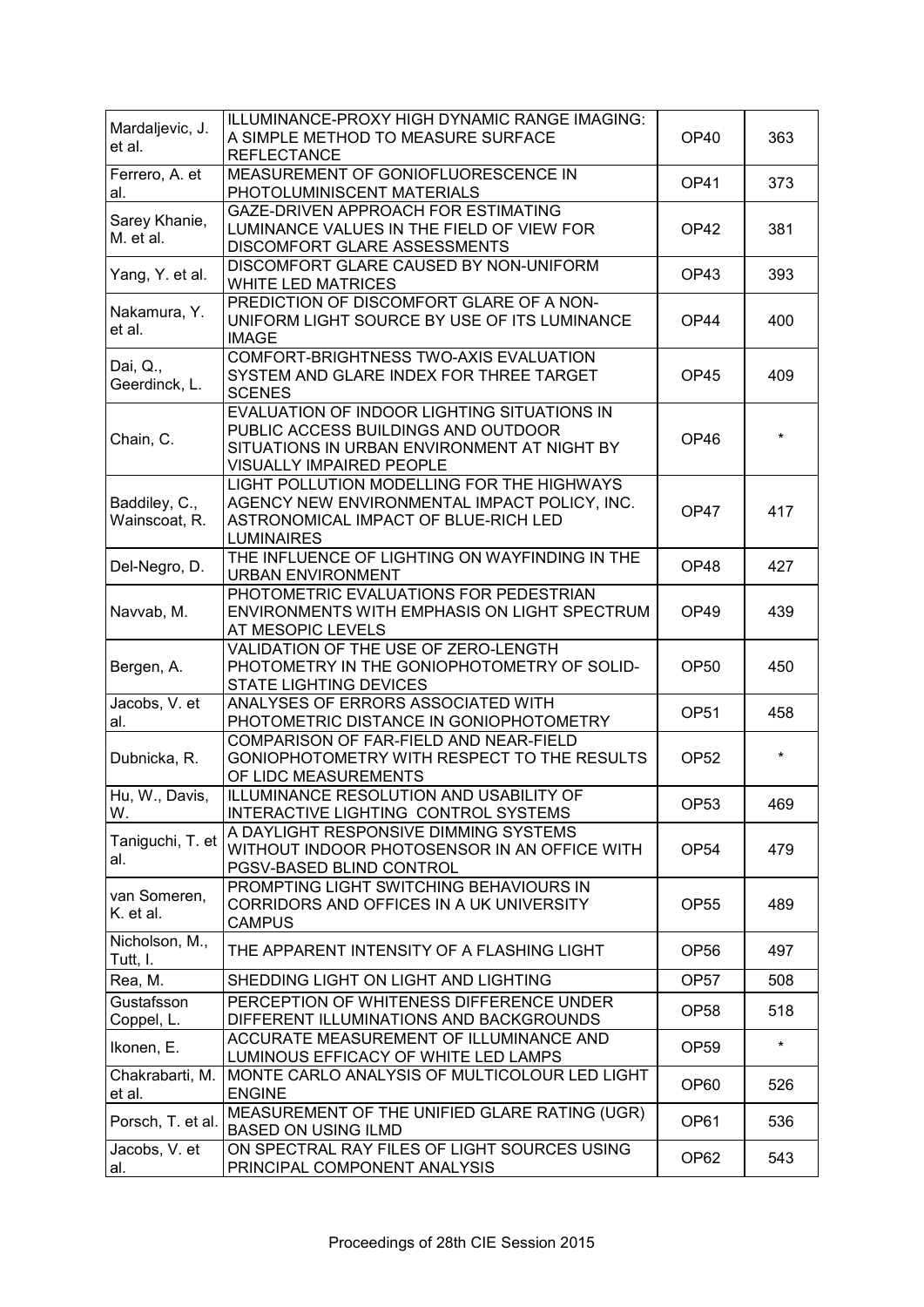| Zong, Y.                         | DEVELOPMENT OF A NEW SPHERE-<br><b>GONIOPHOTOMETER METHOD</b>                                                                                        | OP63             | $\star$ |
|----------------------------------|------------------------------------------------------------------------------------------------------------------------------------------------------|------------------|---------|
| Nakayama, H.<br>et al.           | A STUDY ON THE EFFECT OF LED LAMPS ON AIR-<br>CONDITIONING LOAD IN BUSINESS-RELATED BUILDING                                                         | OP <sub>64</sub> | 548     |
| Xia, L. et al.                   | SIMULTANEOUS MEASUREMENT AND VISUALISATION<br>OF LIGHT FLOW AND DIFFUSENESS IN 3D SPACE                                                              | <b>OP65</b>      | 556     |
| Knoop, M. et al.                 | METHODOLOGY TO CREATE SPECTRAL SKY MODELS<br>TO ENABLE THE INCLUSION OF COLORIMETRIC<br>CHARACTERISTICS OF DAYLIGHT IN RESEARCH AND<br><b>DESIGN</b> | OP66             | 564     |
| Patriarche, M.,<br>Dumortier, D. | <b>ILLUMINANCE MEASUREMENTS IN AN URBAN CANYON</b><br>SCALE MODEL ACCORDING TO ASPECT RATIOS,<br><b>COATINGS AND SKY TYPES</b>                       | OP67             | 574     |
| Mardaljevic, J.,<br>Roy, N.      | THE SUNLIGHT BEAM INDEX: A NEW METRIC TO<br>QUANTIFY THE SUNLIGHT POTENTIAL OF ARBITRARILY<br><b>COMPLEX BUILDING APERTURES</b>                      | OP68             | 581     |
| Rossi, G. et al.                 | ADAPTIVE SYSTEMS IN ROAD LIGHTING<br><b>INSTALLATIONS</b>                                                                                            | OP <sub>69</sub> | 591     |
| Lindgren, M. et<br>al.           | TRAFFIC COMPENSATED LUMINANCE ESTIMATION                                                                                                             | <b>OP70</b>      | 600     |
| Tarel, J.et al.                  | COMPARISON BETWEEN OPTICAL AND COMPUTER<br>VISION ESTIMATES OF VISIBILITY IN DAYTIME FOG                                                             | OP71             | 610     |
| Bhagavathula,<br>R.              | A NEW APPROACH TO ANALYZE NIGHTTIME ROADWAY<br>VISIBILITY THROUGH DISTRIBUTION ANALYSIS OF<br>DETECTION DISTANCES                                    | <b>OP72</b>      |         |
| Chain, C.                        | EVALUATION OF VISUAL TROUBLES DUE TO LUMINOUS<br>ADVERTIZINGS IN URBAN AREAS                                                                         | OP73             | $\star$ |
| Bodrogi, P.et<br>al.             | INTERCULTURAL COLOUR TEMPERATURE<br>PREFERENCE OF CHINESE AND EUROPEAN SUBJECTS<br><b>LIVING IN GERMANY</b>                                          | <b>OP74</b>      | 618     |
| Szabó, F.                        | HUMAN CENTRIC INTELLIGENT LIGHTING FOR MUSEUM<br><b>APPLICATIONS</b>                                                                                 | <b>OP75</b>      | $\star$ |
| Poikonen, T.                     | TOWARDS LED-BASED PHOTOMETRIC STANDARDS                                                                                                              | OP76             | $\star$ |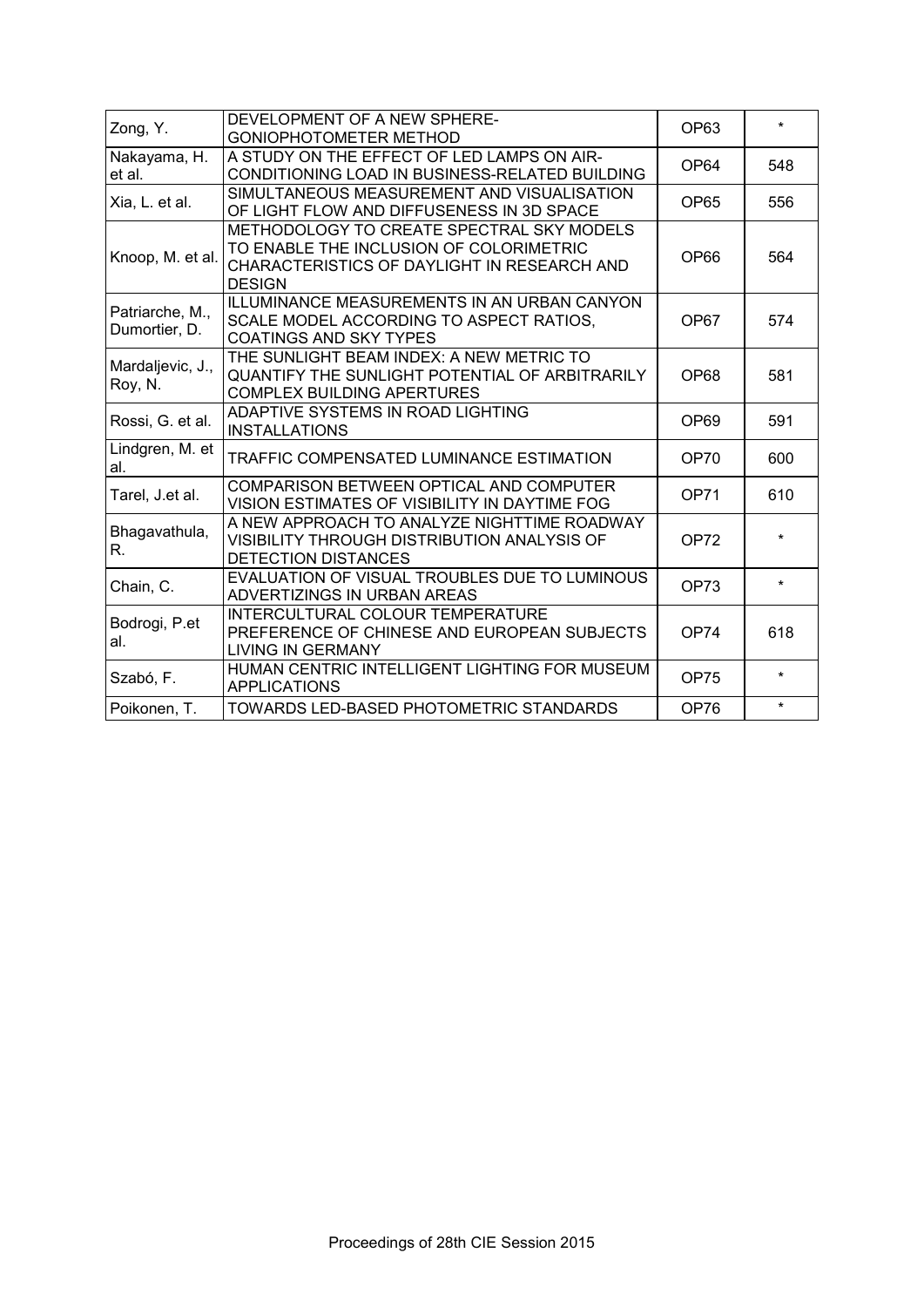| <b>Presented Posters</b>            |                                                                                                                                                          |                  |         |
|-------------------------------------|----------------------------------------------------------------------------------------------------------------------------------------------------------|------------------|---------|
| * Full paper has not been received. |                                                                                                                                                          |                  |         |
| Author(s)                           | <b>Title</b>                                                                                                                                             | Paper No.        | Page    |
| Zhang, L.                           | <b>EXPERIMENTAL RESEARCH ON THE BLUR</b><br>THRESHOLDS OF DIGITAL IMAGES IN LUMINANCE AND<br>CHROMATIC CHANNELS OF HUMAN VISION                          | <b>PP01</b>      | $\star$ |
| Nagy, B. et al.                     | INFLUENCE OF BLUE AND AMBER AMBIENT<br>ILLUMINATION ON COGNITIVE PERFORMANCE                                                                             | <b>PP02</b>      | 625     |
| Chou, C. et al.                     | STUDY THE COLOUR FIDELITY QUALITY OF LED<br><b>SOURCES</b>                                                                                               | <b>PP03</b>      | 631     |
| Tsukitani, A. et<br>al.             | AN EXPERIMENTAL STUDY OF COLOUR RENDERING:<br><b>COMPARISON BETWEEN SUBJECTIVE AND</b><br>CALCULATED COLOUR DIFFERENCES OF TEST<br><b>COLOUR SAMPLES</b> | <b>PP04</b>      | 639     |
| Lin, Y. et al.                      | OBJECT-BASED COLOR PREFERENCE AND THE<br>IMPORTANCE OF DEVELOPING SPECIAL COLOR<br><b>RENDITION INDICES</b>                                              | <b>PP05</b>      | 646     |
| David, A. et al.                    | OPTIMIZED SET OF REFLECTANCE SAMPLES FOR<br><b>COLOR RENDITION MEASURES</b>                                                                              | <b>PP06</b>      | 653     |
| Itoh, N.,<br>Sagawa, K.             | INDICATOR LAMP VISIBILITY FOR OLDER ADULTS AND<br>PEOPLE WITH LOW VISION                                                                                 | PP <sub>07</sub> | 660     |
| Englisch, D.,<br>Khanh, T.Q.        | SPECTRAL DETECTION SENSITIVITY IN THE MESOPIC<br>RANGE FOR OBJECTS IN THE PERIPHERY                                                                      | <b>PP08</b>      | 662     |
| Aries, M.,<br>Rosemann, A.          | DYNAMIC DAYLIGHT AND INPUT FOR INTELLIGENT<br>(DAY)LIGHTING CONTROL                                                                                      | PP <sub>09</sub> | 672     |
| Mardaljevic, J.<br>et al.           | NEUTRAL DAYLIGHT ILLUMINATION WITH<br>ELECTROCHROMIC GLAZING: SIMULATION OF 'LIGHT<br>MIXING'                                                            | <b>PP10</b>      | 680     |
| Brembilla, E. et<br>al.             | THE EFFECT OF THE ANALYSIS GRID SETTINGS ON<br>DAYLIGHT SIMULATIONS WITH CLIMATE-BASED<br><b>DAYLIGHT MODELLING</b>                                      | <b>PP11</b>      | 690     |
| Luo, T. et al.                      | MEASUREMENT AND STUDY ON THE SKY LUMINANCE<br>AND SPECTRAL DISTRIBUTION IN BEIJING                                                                       | <b>PP12</b>      | 701     |
| Tourasse, G.,<br>Dumortier, D.      | LONG TERM MEASUREMENTS OF SKY SPECTRAL<br><b>IRRADIANCES AND VALIDATION OF CIE DAYLIGHT</b><br><b>ILLUMINANTS</b>                                        | <b>PP13</b>      | 708     |
| Dumortier, D.,<br>Boffard, J.       | CLIMATE BASED DAYLIGHT ANALYSIS IN THE CLOUD                                                                                                             | <b>PP14</b>      | 718     |
| Yoshizawa, N.<br>et al.             | A COMPARISON STUDY ON SPATIAL BRIGHTNESS<br>EVALUATION BETWEEN DIFFERENT CULTURAL<br><b>GROUPS</b>                                                       | <b>PP15</b>      | 728     |
| Stocks, J. et al.                   | A DISCUSSION OF THE IMPACT OF INTERIORS ON THE<br>COLOUR QUALITY OF LIGHT                                                                                | <b>PP16</b>      | 732     |
| Fotios, S. et al.                   | LAMP SPECTRUM DOES NOT AFFECT PEDESTRIANS'<br>JUDGEMENTS OF THE EMOTION OF OTHERS AS<br>CONVEYED BY FACIAL EXPRESSION                                    | <b>PP17</b>      | 740     |
| Walkling, A. et<br>al.              | EXTENDED TI-FORMULA FOR A MORE PRECISE<br>MEASURE OF DISABILITY GLARE DUE TO ROAD<br><b>LIGHTING</b>                                                     | <b>PP19</b>      | 745     |
| Stockmar, A.                        | EXTENSION OF THE LUMINANCE CONCEPT IN ROAD<br>AND TUNNEL LIGHTING                                                                                        | <b>PP20</b>      | 751     |
| Chain, C.                           | AIRPLANE OBSERVATIONS AT NIGHTTIME FOR A<br>SUSTAINABLE URBAN LIGHTING                                                                                   | <b>PP21</b>      | $\star$ |
| Gün, S.,<br>Dokuzer-<br>Öztürk, L.  | AN INVESTIGATION ON THE USE OF COLOURED LIGHT<br>IN FACADE LIGHTING                                                                                      | <b>PP22</b>      | 754     |
| Boulenguez, P.<br>et al.            | PHOTOBIOLOGY - PRESENTATION OF A BLUE LIGHT<br>HAZARD IN VIVO EXPERIMENT ON THE RAT                                                                      | <b>PP23</b>      | 761     |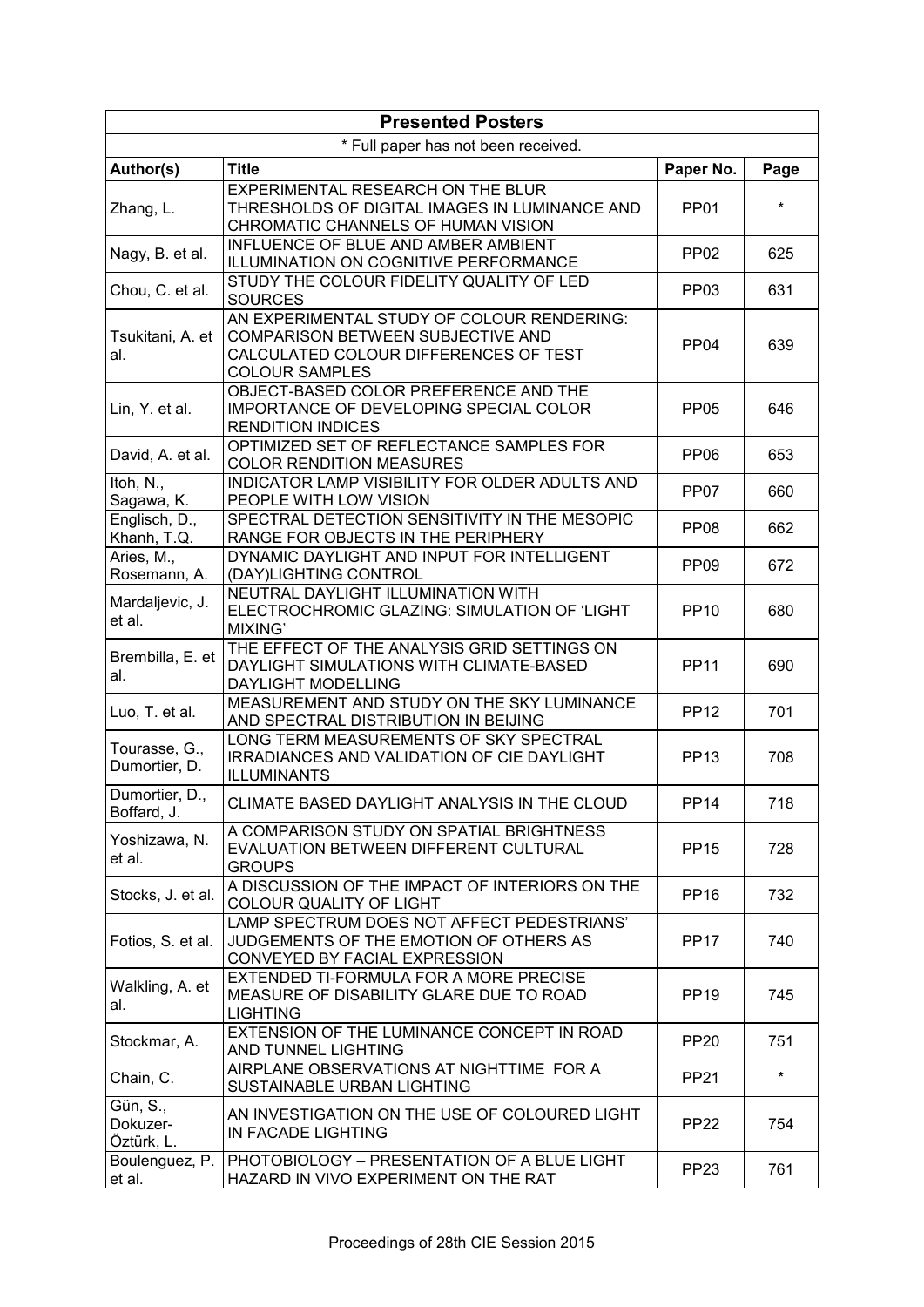| Mochizuki, E.<br>et al.          | CIRCADIAN EFFECTS OF LIGHT EXPOSURE PATTERN<br>CONSIDERING DAYLIGHT FROM WINDOW                                                                                            | <b>PP24</b> | 767     |
|----------------------------------|----------------------------------------------------------------------------------------------------------------------------------------------------------------------------|-------------|---------|
| Ferrero, A.,<br>Bayón, S.        | MEASURING SPARKLE OF EFFECT COATINGS                                                                                                                                       | <b>PP25</b> | 776     |
| Bergen, T.                       | HIGH ACCURACY CALIBRATION AND USE OF POWER<br>ANALYSERS FOR MEASUREMENT OF SOLID STATE<br><b>LIGHTING DEVICES</b>                                                          | <b>PP26</b> | $\star$ |
| Porrovecchio,<br>G. et al.       | ROOM TEMPERATURE PQED: DYNAMIC RANGE,<br>TEMPERATURE SENSITIVITY AND LINEARITY OF<br><b>RESPONSE</b>                                                                       | <b>PP27</b> | 783     |
| Wang, J.                         | AN IMPROVED GONIOPHOTOMETER USING CURVED<br><b>MIRROR</b>                                                                                                                  | <b>PP28</b> | $\star$ |
| Gerloff, T.                      | TRACEABLE GONIOPHOTOMETRY ON HIGH-POWER-<br><b>LEDS AT PTB</b>                                                                                                             | <b>PP29</b> | $\star$ |
| Konjhodzic, D.,<br>Leschhorn, G. | INFLUENCE OF BURNING POSITION ON<br>GONIOSPECTRORADIOMETRIC MEASUREMENTS                                                                                                   | PP30        | 790     |
| Dubnicka, R.                     | METHODS FOR CORRECTION OF THE LIDC<br>MEASUREMENTS BY MEANS OF GONIOPHOTOMETERS<br>WITH ROTATING LUMINAIRES FOR DIFFERENT LAMPS                                            | <b>PP31</b> | $\star$ |
| Krüger, U. et al.                | MEASUREMENT UNCERTAINTY OF PHOTOMETRIC<br>MEASUREMENTS CONSIDERING THE REQUIREMENTS<br>OF THE NEW INTERNATIONAL STANDARD CIE S<br>025/E:2015                               | <b>PP32</b> | 797     |
| Park, Y. et al.                  | DAYLIGHT MEMORY COLOUR FOR LIGHTINGS                                                                                                                                       | <b>PP33</b> | 812     |
| Fotios, S., Atli,<br>D.          | THE BERMAN BRIGHTNESS EXPERIMENT REPEATED: A<br>DISCUSSION OF METHODOLOGY AND METRICS FOR<br>SPATIAL BRIGHTNESS                                                            | <b>PP34</b> | 817     |
| Logadottir, A.                   | A CASE STUDY ON OCCUPANT CONTROLLED LIGHTING<br>IN OFFICES                                                                                                                 | <b>PP35</b> | 824     |
| Chung, T., Ng,<br>R.             | A NEW METHOD FOR ESTIMATING SAVEABLE LIGHTING<br>ENERGY IN VISUALLY ACCEPTABLE DAYLIT CELLULAR<br>OFFICES IN HONG KONG                                                     | <b>PP36</b> | 833     |
| Kozaki, M.,<br>Hirate, K.        | BASIC RESEARCH ON THE RELATIONSHIP BETWEEN<br>ILLUMINANCE VALUE AND SPATIAL DISTRIBUTION OF<br>LUMINANCE - EXPLORATORY DATA ANALYSIS USING<br><b>LIGHTING SIMULATION -</b> | <b>PP38</b> | 843     |
| Gasparovsky,<br>D. et al.        | LUMINANCE DISTRIBUTION AND ILLUMINANCE OF<br>SURFACES AT OFFICE BUILDINGS WITH RESPECT TO<br>THE REQUIREMENTS TO ILLUMINATION OF INTERIOR<br><b>WORKPLACES</b>             | PP40        | 853     |
| Chain, C.                        | LUMIROUTE : OPTIMISATION OF ROAD SURFACES<br>REFLECTION PROPERTIES AND LIGHTING                                                                                            | <b>PP41</b> | $\star$ |
| Wanvik, P.,<br>Ruberg, A.        | RSEARCH PROJECT SHEDS LIGHT ON THE<br>PERFORMANCE OF THE LED TECHNOLOGY IN<br>RELATION TO ROAD LIGHTING                                                                    | <b>PP42</b> | 863     |
| Shen, H., Liu,<br>М.             | FIELD STUDY ON FLICKER EFFECT IN TUNNEL<br>LIGHTING USING LINEAR LIGHT EMITTING DIODE<br><b>LUMINAIRES</b>                                                                 | <b>PP43</b> | 865     |
| Ito, H. et al.                   | TUNNEL LIGHTING DESIGN FOR ENERGY SAVING BY<br>THE METHOD OF HIGH UNIFORMITY OF ROAD<br><b>SURFACE LUMINANCE</b>                                                           | <b>PP44</b> | 869     |
| Bullough, J.,<br>Rea, M.         | WARNING BEACON CHARACTERISTICS FOR VISIBILITY,<br>GLARE PREVENTION AND CLOSURE DETECTION                                                                                   | <b>PP45</b> | 877     |
| Villa, C. et al.                 | SMART INTENSITY MANAGEMENT OF LED ROAD STUDS                                                                                                                               | <b>PP46</b> | 883     |
| Terry, T.                        | THE INTERACTION OF OVERHEAD LIGHTING AND<br><b>VEHICLE HEADLAMPS</b>                                                                                                       | <b>PP47</b> | $\star$ |
| Ueda, K.,<br>Karasawa, Y.        | TESTS ON ACTUAL EXPRESSWAY FOR APPLICATION<br>OF PURKINJE PHENOMENON IN ROAD LIGHTING                                                                                      | <b>PP48</b> | 892     |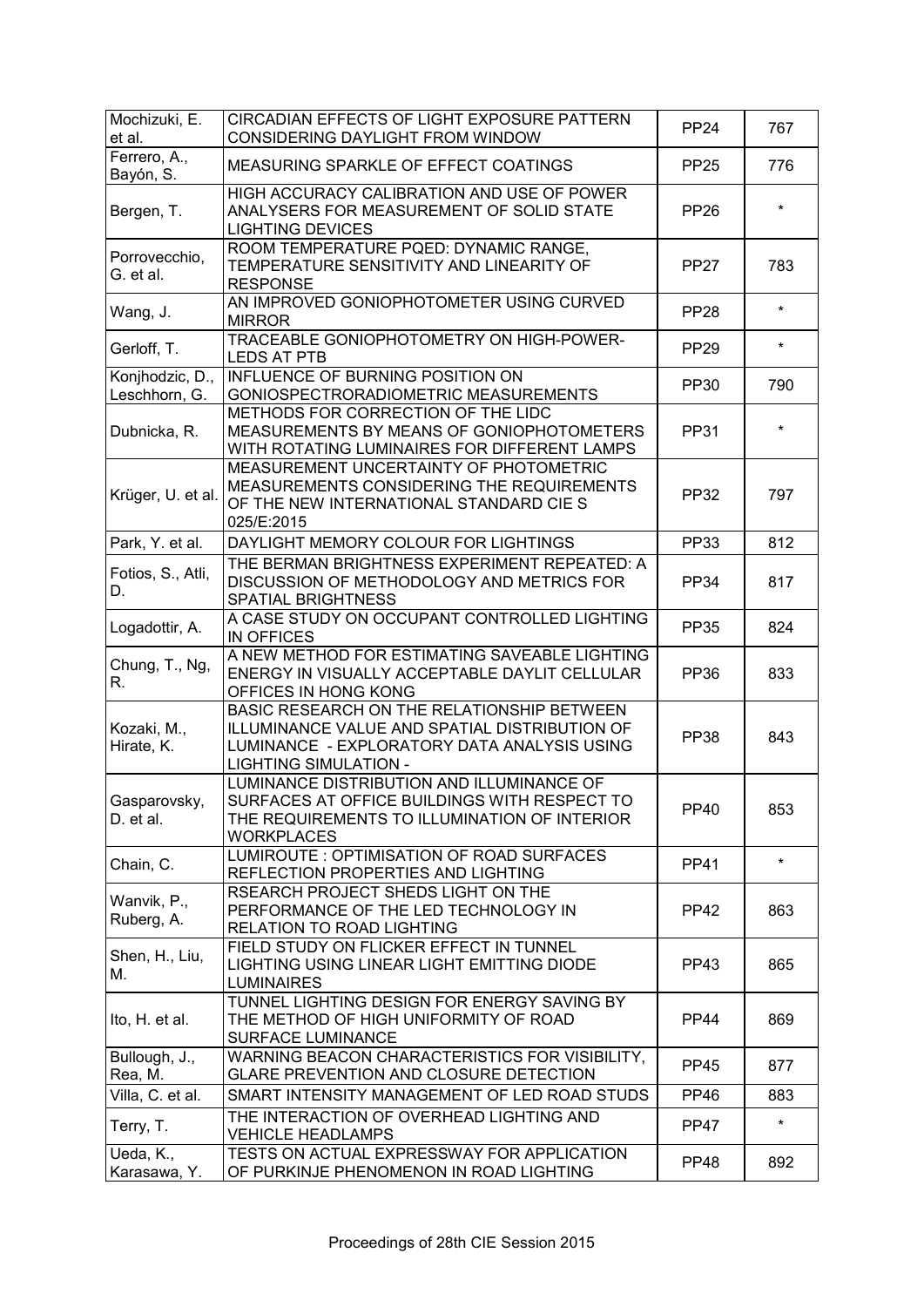## **PAPERS PART 2**

| * Full paper has not been received.<br>Page numbers in <b>bold</b> refer to pages in Part 1 (Presented Posters).<br>Author(s)<br><b>Title</b><br>Paper No.<br>Page<br>EXPERIMENTAL RESEARCH ON THE BLUR<br>THRESHOLDS OF DIGITAL IMAGES IN LUMINANCE AND<br>PO1-01<br>Zhang, L.<br>CHROMATIC CHANNELS OF HUMAN VISION<br>INFLUENCE OF BLUE AND AMBER AMBIENT<br>PO1-02<br>625<br>Nagy, B.<br>ILLUMINATION ON COGNITIVE PERFORMANCE<br>SPECTRAL SENSITIVITY IN THE MESOPIC RANGE FOR<br>Englisch, D.<br>PO1-03<br>662<br>OBJECTS IN THE PERIPHERY<br>FUNCTIONAL VISUAL FIELD IN USING A PORTABLE<br>Takahashi, H.<br>PO1-04<br>913<br><b>TOUCH-SCREEN DEVICE</b><br>et al.<br>EFFECT OF METAMERIC ILLUMINATIONS ON PUPIL<br>Jost, S.,<br>PO1-05<br>917<br>Jacotot, L.<br>RESPONSE AND VISUAL PERCEPTION<br>WHAT FACTORS DETERMINE LUMINANCE UNIFORMITY<br>Kawashima, Y.<br>PERCEPTION? - TOWARDS THE EVALUATION OF OLED<br>PO1-06<br>923<br>et al.<br><b>PANELS</b><br>STUDY THE COLOUR FIDELITY QUALITY OF LED<br>Chou, C.<br>PO1-07<br>631<br><b>SOURCES</b><br>AN EXPERIMENTAL STUDY OF COLOUR RENDERING:<br>COMPARISON BETWEEN SUBJECTIVE AND<br>PO1-08<br>639<br>Tsukitani, A.<br>CALCULATED COLOUR DIFFERENCES OF TEST<br><b>COLOUR SAMPLES</b><br>OBJECT-BASED COLOR PREFERENCE AND THE<br>Lin, Y.<br>IMPORTANCE OF DEVELOPING SPECIAL COLOR<br>PO1-09<br>646<br><b>RENDITION INDICES</b><br>INTERCULTURAL COLOR TEMPERATURE PREFERENCE<br>(2300 K - 5800 K) OF CHINESE AND EUROPEAN<br>Lin, Y. et al.<br>PO1-10<br>928<br>SUBJECTS FOR WHITE OBJECTS<br>IMPACT OF BACKGROUNDS AND LIGHT SCENES'<br>Bellia, L. et al.<br>PO1-11<br>933<br>CHARACTERISTICS ON PAINTINGS' PERCEPTION<br>MONITOR REPRODUCTION OF OIL PAINTINGS UNDER<br>PO1-12<br>941<br>Zhai, Q. et al.<br>MUSEUM LED LIGHTING USING CIECAM02<br><b>INVESTIGATING THE PERFORMANCE OF THE CIE</b><br>Gorji Kandi, S.<br>PO1-13<br>COLOR RENDERING INDEX FOR LOW ENERGY<br>948<br>et al.<br>DAYLIGHT SIMULATORS<br>OPTIMIZED SET OF REFLECTANCE SAMPLES FOR<br>PO1-14<br>653<br>David, A.<br><b>COLOR RENDITION METRICS</b><br>IMPACT OF LED BLUE AND VIOLET PUMPS AND<br>$\star$<br>PHOSPHOR EMISSION SPECTRA ON COLOUR<br>PO1-15<br>Dubnicka, R.<br>RENDERING OF LIGHT SOURCES<br>AN ASSESSMENT METHOD FOR EVALUATING COLOR<br>Billger, M. et al.<br>PO1-16<br>954<br>RENDERING PROPERTIES OF LIGHT SOURCES<br>DEVELOPMENT OF THE NEW CALCULATION METHOD<br>Nakajima, Y.,<br>OF COLOUR RENDERING PROPERTIES TAKING<br>PO1-17<br>964<br>Fuchida, T.<br><b>ACCOUNT OF ILLUMINANCE</b><br>ASSESSING CIE COLOR RENDERING INDEX<br>UNCERTAINTY USING A RANDOM TEST-COLOUR<br>Pardo, P. et al.<br>PO1-18<br>972<br><b>METHOD</b><br>Chauhan, T. et<br><b>DISCRIMINATION THRESHOLDS FOR SKIN IMAGES</b><br>PO1-19<br>977<br>al.<br>INVESTIGATION OF UNCERTAINTY OF SKIN COLOUR<br>Wang, M. et al.<br>PO1-20<br>984<br><b>MEASURMENTS</b> | <b>Posters</b> |  |  |  |
|-------------------------------------------------------------------------------------------------------------------------------------------------------------------------------------------------------------------------------------------------------------------------------------------------------------------------------------------------------------------------------------------------------------------------------------------------------------------------------------------------------------------------------------------------------------------------------------------------------------------------------------------------------------------------------------------------------------------------------------------------------------------------------------------------------------------------------------------------------------------------------------------------------------------------------------------------------------------------------------------------------------------------------------------------------------------------------------------------------------------------------------------------------------------------------------------------------------------------------------------------------------------------------------------------------------------------------------------------------------------------------------------------------------------------------------------------------------------------------------------------------------------------------------------------------------------------------------------------------------------------------------------------------------------------------------------------------------------------------------------------------------------------------------------------------------------------------------------------------------------------------------------------------------------------------------------------------------------------------------------------------------------------------------------------------------------------------------------------------------------------------------------------------------------------------------------------------------------------------------------------------------------------------------------------------------------------------------------------------------------------------------------------------------------------------------------------------------------------------------------------------------------------------------------------------------------------------------------------------------------------------------------------------------------------------------------------------------------------------------------------------------------------------------------------------------------------------------------------------------------------------------------------------|----------------|--|--|--|
|                                                                                                                                                                                                                                                                                                                                                                                                                                                                                                                                                                                                                                                                                                                                                                                                                                                                                                                                                                                                                                                                                                                                                                                                                                                                                                                                                                                                                                                                                                                                                                                                                                                                                                                                                                                                                                                                                                                                                                                                                                                                                                                                                                                                                                                                                                                                                                                                                                                                                                                                                                                                                                                                                                                                                                                                                                                                                                       |                |  |  |  |
|                                                                                                                                                                                                                                                                                                                                                                                                                                                                                                                                                                                                                                                                                                                                                                                                                                                                                                                                                                                                                                                                                                                                                                                                                                                                                                                                                                                                                                                                                                                                                                                                                                                                                                                                                                                                                                                                                                                                                                                                                                                                                                                                                                                                                                                                                                                                                                                                                                                                                                                                                                                                                                                                                                                                                                                                                                                                                                       |                |  |  |  |
|                                                                                                                                                                                                                                                                                                                                                                                                                                                                                                                                                                                                                                                                                                                                                                                                                                                                                                                                                                                                                                                                                                                                                                                                                                                                                                                                                                                                                                                                                                                                                                                                                                                                                                                                                                                                                                                                                                                                                                                                                                                                                                                                                                                                                                                                                                                                                                                                                                                                                                                                                                                                                                                                                                                                                                                                                                                                                                       |                |  |  |  |
|                                                                                                                                                                                                                                                                                                                                                                                                                                                                                                                                                                                                                                                                                                                                                                                                                                                                                                                                                                                                                                                                                                                                                                                                                                                                                                                                                                                                                                                                                                                                                                                                                                                                                                                                                                                                                                                                                                                                                                                                                                                                                                                                                                                                                                                                                                                                                                                                                                                                                                                                                                                                                                                                                                                                                                                                                                                                                                       |                |  |  |  |
|                                                                                                                                                                                                                                                                                                                                                                                                                                                                                                                                                                                                                                                                                                                                                                                                                                                                                                                                                                                                                                                                                                                                                                                                                                                                                                                                                                                                                                                                                                                                                                                                                                                                                                                                                                                                                                                                                                                                                                                                                                                                                                                                                                                                                                                                                                                                                                                                                                                                                                                                                                                                                                                                                                                                                                                                                                                                                                       |                |  |  |  |
|                                                                                                                                                                                                                                                                                                                                                                                                                                                                                                                                                                                                                                                                                                                                                                                                                                                                                                                                                                                                                                                                                                                                                                                                                                                                                                                                                                                                                                                                                                                                                                                                                                                                                                                                                                                                                                                                                                                                                                                                                                                                                                                                                                                                                                                                                                                                                                                                                                                                                                                                                                                                                                                                                                                                                                                                                                                                                                       |                |  |  |  |
|                                                                                                                                                                                                                                                                                                                                                                                                                                                                                                                                                                                                                                                                                                                                                                                                                                                                                                                                                                                                                                                                                                                                                                                                                                                                                                                                                                                                                                                                                                                                                                                                                                                                                                                                                                                                                                                                                                                                                                                                                                                                                                                                                                                                                                                                                                                                                                                                                                                                                                                                                                                                                                                                                                                                                                                                                                                                                                       |                |  |  |  |
|                                                                                                                                                                                                                                                                                                                                                                                                                                                                                                                                                                                                                                                                                                                                                                                                                                                                                                                                                                                                                                                                                                                                                                                                                                                                                                                                                                                                                                                                                                                                                                                                                                                                                                                                                                                                                                                                                                                                                                                                                                                                                                                                                                                                                                                                                                                                                                                                                                                                                                                                                                                                                                                                                                                                                                                                                                                                                                       |                |  |  |  |
|                                                                                                                                                                                                                                                                                                                                                                                                                                                                                                                                                                                                                                                                                                                                                                                                                                                                                                                                                                                                                                                                                                                                                                                                                                                                                                                                                                                                                                                                                                                                                                                                                                                                                                                                                                                                                                                                                                                                                                                                                                                                                                                                                                                                                                                                                                                                                                                                                                                                                                                                                                                                                                                                                                                                                                                                                                                                                                       |                |  |  |  |
|                                                                                                                                                                                                                                                                                                                                                                                                                                                                                                                                                                                                                                                                                                                                                                                                                                                                                                                                                                                                                                                                                                                                                                                                                                                                                                                                                                                                                                                                                                                                                                                                                                                                                                                                                                                                                                                                                                                                                                                                                                                                                                                                                                                                                                                                                                                                                                                                                                                                                                                                                                                                                                                                                                                                                                                                                                                                                                       |                |  |  |  |
|                                                                                                                                                                                                                                                                                                                                                                                                                                                                                                                                                                                                                                                                                                                                                                                                                                                                                                                                                                                                                                                                                                                                                                                                                                                                                                                                                                                                                                                                                                                                                                                                                                                                                                                                                                                                                                                                                                                                                                                                                                                                                                                                                                                                                                                                                                                                                                                                                                                                                                                                                                                                                                                                                                                                                                                                                                                                                                       |                |  |  |  |
|                                                                                                                                                                                                                                                                                                                                                                                                                                                                                                                                                                                                                                                                                                                                                                                                                                                                                                                                                                                                                                                                                                                                                                                                                                                                                                                                                                                                                                                                                                                                                                                                                                                                                                                                                                                                                                                                                                                                                                                                                                                                                                                                                                                                                                                                                                                                                                                                                                                                                                                                                                                                                                                                                                                                                                                                                                                                                                       |                |  |  |  |
|                                                                                                                                                                                                                                                                                                                                                                                                                                                                                                                                                                                                                                                                                                                                                                                                                                                                                                                                                                                                                                                                                                                                                                                                                                                                                                                                                                                                                                                                                                                                                                                                                                                                                                                                                                                                                                                                                                                                                                                                                                                                                                                                                                                                                                                                                                                                                                                                                                                                                                                                                                                                                                                                                                                                                                                                                                                                                                       |                |  |  |  |
|                                                                                                                                                                                                                                                                                                                                                                                                                                                                                                                                                                                                                                                                                                                                                                                                                                                                                                                                                                                                                                                                                                                                                                                                                                                                                                                                                                                                                                                                                                                                                                                                                                                                                                                                                                                                                                                                                                                                                                                                                                                                                                                                                                                                                                                                                                                                                                                                                                                                                                                                                                                                                                                                                                                                                                                                                                                                                                       |                |  |  |  |
|                                                                                                                                                                                                                                                                                                                                                                                                                                                                                                                                                                                                                                                                                                                                                                                                                                                                                                                                                                                                                                                                                                                                                                                                                                                                                                                                                                                                                                                                                                                                                                                                                                                                                                                                                                                                                                                                                                                                                                                                                                                                                                                                                                                                                                                                                                                                                                                                                                                                                                                                                                                                                                                                                                                                                                                                                                                                                                       |                |  |  |  |
|                                                                                                                                                                                                                                                                                                                                                                                                                                                                                                                                                                                                                                                                                                                                                                                                                                                                                                                                                                                                                                                                                                                                                                                                                                                                                                                                                                                                                                                                                                                                                                                                                                                                                                                                                                                                                                                                                                                                                                                                                                                                                                                                                                                                                                                                                                                                                                                                                                                                                                                                                                                                                                                                                                                                                                                                                                                                                                       |                |  |  |  |
|                                                                                                                                                                                                                                                                                                                                                                                                                                                                                                                                                                                                                                                                                                                                                                                                                                                                                                                                                                                                                                                                                                                                                                                                                                                                                                                                                                                                                                                                                                                                                                                                                                                                                                                                                                                                                                                                                                                                                                                                                                                                                                                                                                                                                                                                                                                                                                                                                                                                                                                                                                                                                                                                                                                                                                                                                                                                                                       |                |  |  |  |
|                                                                                                                                                                                                                                                                                                                                                                                                                                                                                                                                                                                                                                                                                                                                                                                                                                                                                                                                                                                                                                                                                                                                                                                                                                                                                                                                                                                                                                                                                                                                                                                                                                                                                                                                                                                                                                                                                                                                                                                                                                                                                                                                                                                                                                                                                                                                                                                                                                                                                                                                                                                                                                                                                                                                                                                                                                                                                                       |                |  |  |  |
|                                                                                                                                                                                                                                                                                                                                                                                                                                                                                                                                                                                                                                                                                                                                                                                                                                                                                                                                                                                                                                                                                                                                                                                                                                                                                                                                                                                                                                                                                                                                                                                                                                                                                                                                                                                                                                                                                                                                                                                                                                                                                                                                                                                                                                                                                                                                                                                                                                                                                                                                                                                                                                                                                                                                                                                                                                                                                                       |                |  |  |  |
|                                                                                                                                                                                                                                                                                                                                                                                                                                                                                                                                                                                                                                                                                                                                                                                                                                                                                                                                                                                                                                                                                                                                                                                                                                                                                                                                                                                                                                                                                                                                                                                                                                                                                                                                                                                                                                                                                                                                                                                                                                                                                                                                                                                                                                                                                                                                                                                                                                                                                                                                                                                                                                                                                                                                                                                                                                                                                                       |                |  |  |  |
|                                                                                                                                                                                                                                                                                                                                                                                                                                                                                                                                                                                                                                                                                                                                                                                                                                                                                                                                                                                                                                                                                                                                                                                                                                                                                                                                                                                                                                                                                                                                                                                                                                                                                                                                                                                                                                                                                                                                                                                                                                                                                                                                                                                                                                                                                                                                                                                                                                                                                                                                                                                                                                                                                                                                                                                                                                                                                                       |                |  |  |  |
|                                                                                                                                                                                                                                                                                                                                                                                                                                                                                                                                                                                                                                                                                                                                                                                                                                                                                                                                                                                                                                                                                                                                                                                                                                                                                                                                                                                                                                                                                                                                                                                                                                                                                                                                                                                                                                                                                                                                                                                                                                                                                                                                                                                                                                                                                                                                                                                                                                                                                                                                                                                                                                                                                                                                                                                                                                                                                                       |                |  |  |  |
|                                                                                                                                                                                                                                                                                                                                                                                                                                                                                                                                                                                                                                                                                                                                                                                                                                                                                                                                                                                                                                                                                                                                                                                                                                                                                                                                                                                                                                                                                                                                                                                                                                                                                                                                                                                                                                                                                                                                                                                                                                                                                                                                                                                                                                                                                                                                                                                                                                                                                                                                                                                                                                                                                                                                                                                                                                                                                                       |                |  |  |  |
|                                                                                                                                                                                                                                                                                                                                                                                                                                                                                                                                                                                                                                                                                                                                                                                                                                                                                                                                                                                                                                                                                                                                                                                                                                                                                                                                                                                                                                                                                                                                                                                                                                                                                                                                                                                                                                                                                                                                                                                                                                                                                                                                                                                                                                                                                                                                                                                                                                                                                                                                                                                                                                                                                                                                                                                                                                                                                                       |                |  |  |  |
|                                                                                                                                                                                                                                                                                                                                                                                                                                                                                                                                                                                                                                                                                                                                                                                                                                                                                                                                                                                                                                                                                                                                                                                                                                                                                                                                                                                                                                                                                                                                                                                                                                                                                                                                                                                                                                                                                                                                                                                                                                                                                                                                                                                                                                                                                                                                                                                                                                                                                                                                                                                                                                                                                                                                                                                                                                                                                                       |                |  |  |  |
|                                                                                                                                                                                                                                                                                                                                                                                                                                                                                                                                                                                                                                                                                                                                                                                                                                                                                                                                                                                                                                                                                                                                                                                                                                                                                                                                                                                                                                                                                                                                                                                                                                                                                                                                                                                                                                                                                                                                                                                                                                                                                                                                                                                                                                                                                                                                                                                                                                                                                                                                                                                                                                                                                                                                                                                                                                                                                                       |                |  |  |  |
|                                                                                                                                                                                                                                                                                                                                                                                                                                                                                                                                                                                                                                                                                                                                                                                                                                                                                                                                                                                                                                                                                                                                                                                                                                                                                                                                                                                                                                                                                                                                                                                                                                                                                                                                                                                                                                                                                                                                                                                                                                                                                                                                                                                                                                                                                                                                                                                                                                                                                                                                                                                                                                                                                                                                                                                                                                                                                                       |                |  |  |  |
|                                                                                                                                                                                                                                                                                                                                                                                                                                                                                                                                                                                                                                                                                                                                                                                                                                                                                                                                                                                                                                                                                                                                                                                                                                                                                                                                                                                                                                                                                                                                                                                                                                                                                                                                                                                                                                                                                                                                                                                                                                                                                                                                                                                                                                                                                                                                                                                                                                                                                                                                                                                                                                                                                                                                                                                                                                                                                                       |                |  |  |  |
|                                                                                                                                                                                                                                                                                                                                                                                                                                                                                                                                                                                                                                                                                                                                                                                                                                                                                                                                                                                                                                                                                                                                                                                                                                                                                                                                                                                                                                                                                                                                                                                                                                                                                                                                                                                                                                                                                                                                                                                                                                                                                                                                                                                                                                                                                                                                                                                                                                                                                                                                                                                                                                                                                                                                                                                                                                                                                                       |                |  |  |  |
|                                                                                                                                                                                                                                                                                                                                                                                                                                                                                                                                                                                                                                                                                                                                                                                                                                                                                                                                                                                                                                                                                                                                                                                                                                                                                                                                                                                                                                                                                                                                                                                                                                                                                                                                                                                                                                                                                                                                                                                                                                                                                                                                                                                                                                                                                                                                                                                                                                                                                                                                                                                                                                                                                                                                                                                                                                                                                                       |                |  |  |  |
|                                                                                                                                                                                                                                                                                                                                                                                                                                                                                                                                                                                                                                                                                                                                                                                                                                                                                                                                                                                                                                                                                                                                                                                                                                                                                                                                                                                                                                                                                                                                                                                                                                                                                                                                                                                                                                                                                                                                                                                                                                                                                                                                                                                                                                                                                                                                                                                                                                                                                                                                                                                                                                                                                                                                                                                                                                                                                                       |                |  |  |  |
|                                                                                                                                                                                                                                                                                                                                                                                                                                                                                                                                                                                                                                                                                                                                                                                                                                                                                                                                                                                                                                                                                                                                                                                                                                                                                                                                                                                                                                                                                                                                                                                                                                                                                                                                                                                                                                                                                                                                                                                                                                                                                                                                                                                                                                                                                                                                                                                                                                                                                                                                                                                                                                                                                                                                                                                                                                                                                                       |                |  |  |  |
|                                                                                                                                                                                                                                                                                                                                                                                                                                                                                                                                                                                                                                                                                                                                                                                                                                                                                                                                                                                                                                                                                                                                                                                                                                                                                                                                                                                                                                                                                                                                                                                                                                                                                                                                                                                                                                                                                                                                                                                                                                                                                                                                                                                                                                                                                                                                                                                                                                                                                                                                                                                                                                                                                                                                                                                                                                                                                                       |                |  |  |  |
|                                                                                                                                                                                                                                                                                                                                                                                                                                                                                                                                                                                                                                                                                                                                                                                                                                                                                                                                                                                                                                                                                                                                                                                                                                                                                                                                                                                                                                                                                                                                                                                                                                                                                                                                                                                                                                                                                                                                                                                                                                                                                                                                                                                                                                                                                                                                                                                                                                                                                                                                                                                                                                                                                                                                                                                                                                                                                                       |                |  |  |  |
|                                                                                                                                                                                                                                                                                                                                                                                                                                                                                                                                                                                                                                                                                                                                                                                                                                                                                                                                                                                                                                                                                                                                                                                                                                                                                                                                                                                                                                                                                                                                                                                                                                                                                                                                                                                                                                                                                                                                                                                                                                                                                                                                                                                                                                                                                                                                                                                                                                                                                                                                                                                                                                                                                                                                                                                                                                                                                                       |                |  |  |  |
|                                                                                                                                                                                                                                                                                                                                                                                                                                                                                                                                                                                                                                                                                                                                                                                                                                                                                                                                                                                                                                                                                                                                                                                                                                                                                                                                                                                                                                                                                                                                                                                                                                                                                                                                                                                                                                                                                                                                                                                                                                                                                                                                                                                                                                                                                                                                                                                                                                                                                                                                                                                                                                                                                                                                                                                                                                                                                                       |                |  |  |  |
|                                                                                                                                                                                                                                                                                                                                                                                                                                                                                                                                                                                                                                                                                                                                                                                                                                                                                                                                                                                                                                                                                                                                                                                                                                                                                                                                                                                                                                                                                                                                                                                                                                                                                                                                                                                                                                                                                                                                                                                                                                                                                                                                                                                                                                                                                                                                                                                                                                                                                                                                                                                                                                                                                                                                                                                                                                                                                                       |                |  |  |  |
|                                                                                                                                                                                                                                                                                                                                                                                                                                                                                                                                                                                                                                                                                                                                                                                                                                                                                                                                                                                                                                                                                                                                                                                                                                                                                                                                                                                                                                                                                                                                                                                                                                                                                                                                                                                                                                                                                                                                                                                                                                                                                                                                                                                                                                                                                                                                                                                                                                                                                                                                                                                                                                                                                                                                                                                                                                                                                                       |                |  |  |  |
|                                                                                                                                                                                                                                                                                                                                                                                                                                                                                                                                                                                                                                                                                                                                                                                                                                                                                                                                                                                                                                                                                                                                                                                                                                                                                                                                                                                                                                                                                                                                                                                                                                                                                                                                                                                                                                                                                                                                                                                                                                                                                                                                                                                                                                                                                                                                                                                                                                                                                                                                                                                                                                                                                                                                                                                                                                                                                                       |                |  |  |  |
|                                                                                                                                                                                                                                                                                                                                                                                                                                                                                                                                                                                                                                                                                                                                                                                                                                                                                                                                                                                                                                                                                                                                                                                                                                                                                                                                                                                                                                                                                                                                                                                                                                                                                                                                                                                                                                                                                                                                                                                                                                                                                                                                                                                                                                                                                                                                                                                                                                                                                                                                                                                                                                                                                                                                                                                                                                                                                                       |                |  |  |  |
|                                                                                                                                                                                                                                                                                                                                                                                                                                                                                                                                                                                                                                                                                                                                                                                                                                                                                                                                                                                                                                                                                                                                                                                                                                                                                                                                                                                                                                                                                                                                                                                                                                                                                                                                                                                                                                                                                                                                                                                                                                                                                                                                                                                                                                                                                                                                                                                                                                                                                                                                                                                                                                                                                                                                                                                                                                                                                                       |                |  |  |  |
|                                                                                                                                                                                                                                                                                                                                                                                                                                                                                                                                                                                                                                                                                                                                                                                                                                                                                                                                                                                                                                                                                                                                                                                                                                                                                                                                                                                                                                                                                                                                                                                                                                                                                                                                                                                                                                                                                                                                                                                                                                                                                                                                                                                                                                                                                                                                                                                                                                                                                                                                                                                                                                                                                                                                                                                                                                                                                                       |                |  |  |  |
|                                                                                                                                                                                                                                                                                                                                                                                                                                                                                                                                                                                                                                                                                                                                                                                                                                                                                                                                                                                                                                                                                                                                                                                                                                                                                                                                                                                                                                                                                                                                                                                                                                                                                                                                                                                                                                                                                                                                                                                                                                                                                                                                                                                                                                                                                                                                                                                                                                                                                                                                                                                                                                                                                                                                                                                                                                                                                                       |                |  |  |  |
|                                                                                                                                                                                                                                                                                                                                                                                                                                                                                                                                                                                                                                                                                                                                                                                                                                                                                                                                                                                                                                                                                                                                                                                                                                                                                                                                                                                                                                                                                                                                                                                                                                                                                                                                                                                                                                                                                                                                                                                                                                                                                                                                                                                                                                                                                                                                                                                                                                                                                                                                                                                                                                                                                                                                                                                                                                                                                                       |                |  |  |  |
|                                                                                                                                                                                                                                                                                                                                                                                                                                                                                                                                                                                                                                                                                                                                                                                                                                                                                                                                                                                                                                                                                                                                                                                                                                                                                                                                                                                                                                                                                                                                                                                                                                                                                                                                                                                                                                                                                                                                                                                                                                                                                                                                                                                                                                                                                                                                                                                                                                                                                                                                                                                                                                                                                                                                                                                                                                                                                                       |                |  |  |  |
|                                                                                                                                                                                                                                                                                                                                                                                                                                                                                                                                                                                                                                                                                                                                                                                                                                                                                                                                                                                                                                                                                                                                                                                                                                                                                                                                                                                                                                                                                                                                                                                                                                                                                                                                                                                                                                                                                                                                                                                                                                                                                                                                                                                                                                                                                                                                                                                                                                                                                                                                                                                                                                                                                                                                                                                                                                                                                                       |                |  |  |  |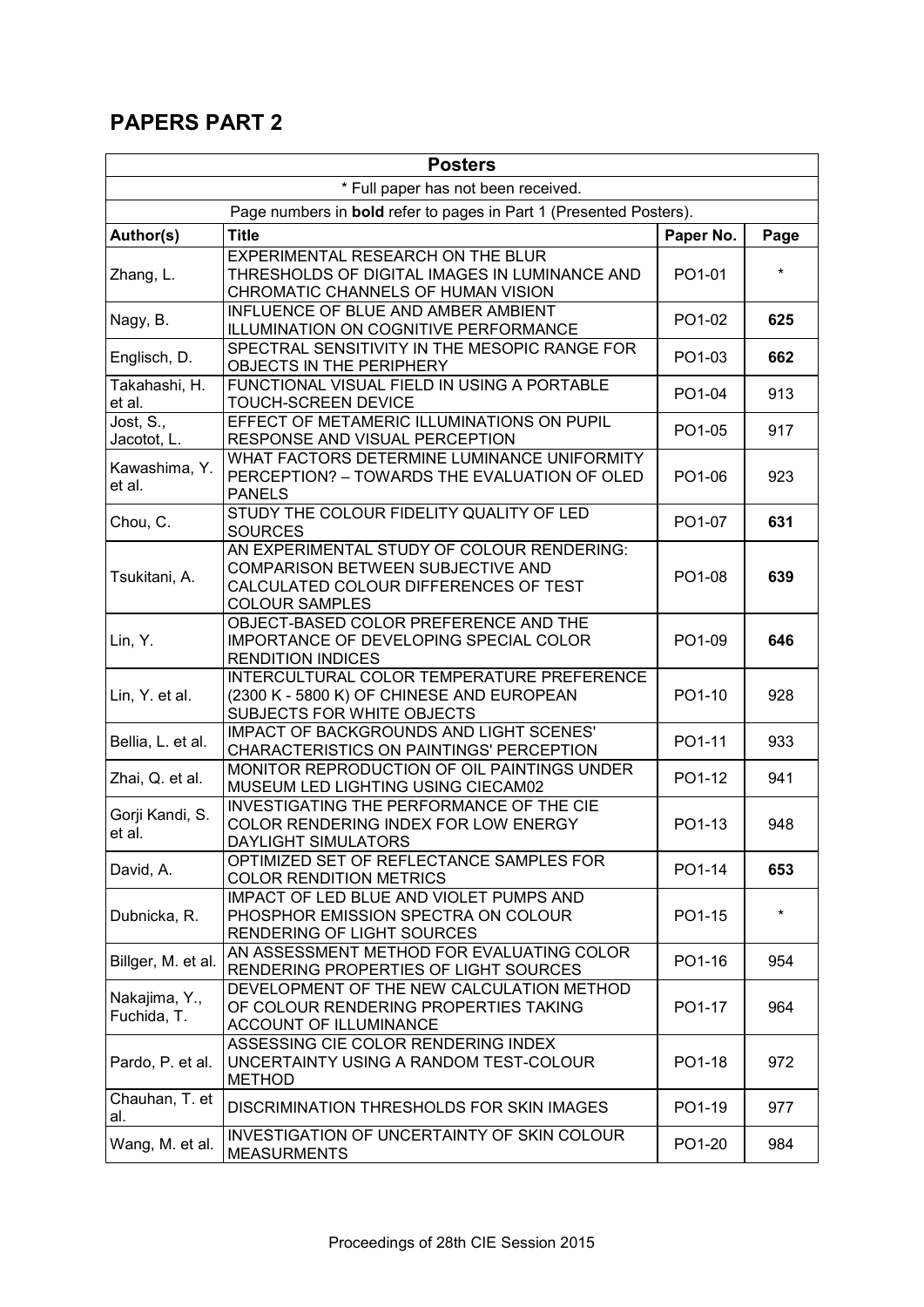| Akimoto, M. et<br>al.       | SKIN COLOR MEASUREMENTS FOR DERMATOLOGICAL<br>TREATMENT BASED ON CIE UNIFORM COLOR SPACES                                                    | PO1-21 | 989     |
|-----------------------------|----------------------------------------------------------------------------------------------------------------------------------------------|--------|---------|
| Wen, C. et al.              | MEASURING THE FLICKER NUISANCE DURING PLAYING<br>VIDEO ON RGB LED LARGE-FORMAT DISPLAYS                                                      | PO1-22 | 996     |
| Revie, C.,<br>Kondo, H.     | IN SEARCH OF COMMON COLOUR APPEARANCE                                                                                                        | PO1-23 | 1005    |
| Or, K.                      | SOME REASONS FOR THE DIVERSITIES IN EYE<br>WITNESS TESTIMONIES (VISUAL PERCEPTON AND<br><b>COLOUR VISION)</b>                                | PO1-24 | $\star$ |
| Or, K.                      | WHY DOES GLARE NOT CONSIST IN ALL GAZE<br>DIRECTIONS AND ANGLES?                                                                             | PO1-25 | $\star$ |
| Wenzel, K.,<br>Urbin, A.    | COLOUR VISION UNDER DIFFERENT STATES OF<br><b>ADAPTATION</b>                                                                                 | PO1-26 | 1012    |
| Fekete, R. et<br>al.        | MEASUREMENT OF DIRECT AND CONSENSUAL LIGHT<br><b>REFLEX</b>                                                                                  | PO1-27 | 1021    |
| Gasparovsky,<br>D. et al.   | EDUCATION OF LIGHTING TECHNOLOGY IN SLOVAKIA<br>AND CZECH REPUBLIC                                                                           | PO1-28 | 1026    |
| Akashi, Y. et al.           | A PRACTICAL TOOL TO EVALUATE MESOPIC<br>LUMINANCE DISTRIBUTIONS FOR NIGHT-TIME<br>ROADWAYS BASED ON THE CIE MESOPIC<br><b>PHOTOMETRY</b>     | PO1-29 | 1036    |
| Yamamoto, K.,<br>Akashi, Y. | HOW MUCH MORE ILLUMINANCE IS NEEDED FOR<br>OLDER PEOPLE THAN YOUNG PEOPLE TO PERFORM<br>PHOTOPIC TASKS?                                      | PO1-30 | 1043    |
| Itoh, N.                    | VISIBILITY OF INDICATOR LAMPS FOR OLDER ADULTS<br>AND LOW VISION PEOPLE                                                                      | PO1-31 | 660     |
| Dehoff, P. et al.           | IMPROVING WELL-BEING FOR PERSONS SUFFERING<br>FROM DEMENTIA VIA BIOLOGICALLY EFFECTIVE<br><b>ARTIFICIAL LIGHTING</b>                         | PO1-32 | 1050    |
| Liu, E.                     | ANOMALOUS COLOUR VISION AND SIMULATE                                                                                                         | PO1-33 | 1057    |
| Liu, E.                     | STANDARD TRICOLOR DYE SYSTEM                                                                                                                 | PO1-34 | 1063    |
| Katayama, I.                | PERFORMANCE COMPARISON OF VARIOUS<br>WHITENESS FORMULAS BASED ON VISUAL<br><b>EVALUATION EXPERIMENTS</b>                                     | PO1-35 | 1072    |
| Sakamoto, T.,<br>Tamura, S. | COLOUR COORDINATES ANALYSIS OF COLOUR-BLIND<br>CORRECTIVE ILLUMINATIONS BY USING PANEL D-15<br>AND ISHIHARA TESTS                            | PO1-36 | 1081    |
| lida, Y. et al.             | A NOVEL METRIC TO EVALUATE THE CLOSENESS OF<br>THE TWO COLOURS                                                                               | PO1-37 | 1086    |
| Li, C. et al.               | RECENT PROGRESS IN REPAIRING CIECAM02                                                                                                        | PO1-38 | 1093    |
| Whitehead, L.               | ACCURATE TRANSLATION OF TRISTIMULUS VALUES<br>FROM ONE COLOUR TEMPERATURE TO ANOTHER                                                         | PO1-39 | 1100    |
| Preston, B. et<br>al.       | UTILIZING THE REFLECTANCE SPECTRA OF MUNSELL                                                                                                 | PO1-41 | 1103    |
| Stocks, J.                  | <b>COLOUR CHIPS</b>                                                                                                                          |        |         |
|                             | A DISCUSSION ON THE IMPACT OF INTERIORS ON THE<br><b>COLOUR QUALITY OF LIGHT</b>                                                             | PO1-42 | 732     |
| Oi, N.,<br>Mansfield, K.    | LIGHTING QUALITY: POSSIBILITY OF LUMINANCE<br>DISTRIBUTION AS ITS DETERMINANT                                                                | PO1-43 | 1111    |
| Ciugudeanu, C.<br>et al.    | ENERGY SAVING ASSESSMENT OF THE PASSIVE<br>TUBULAR DAYLIGHT GUIDANCE SYSTEMS FOR<br><b>ROMANIA</b>                                           | PO1-44 | 1121    |
| Ciugudeanu,<br>C., Beu, D.  | SUSTAINABLE LIGHTING REFURBISHMENT SOLUTIONS:<br>TECHNICAL UNIVERSITY OF CLUJ-NAPOCA CASE                                                    | PO1-45 | 1129    |
| Yoshizawa, N.               | A COMPARISON STUDY ON SPATIAL BRIGHTNESS<br>EVALUATION BETWEEN DIFFERENT CULTURAL<br><b>GROUPS</b><br>LIGHT ENVIRONMENT CONTROL SYSTEM USING | PO1-46 | 728     |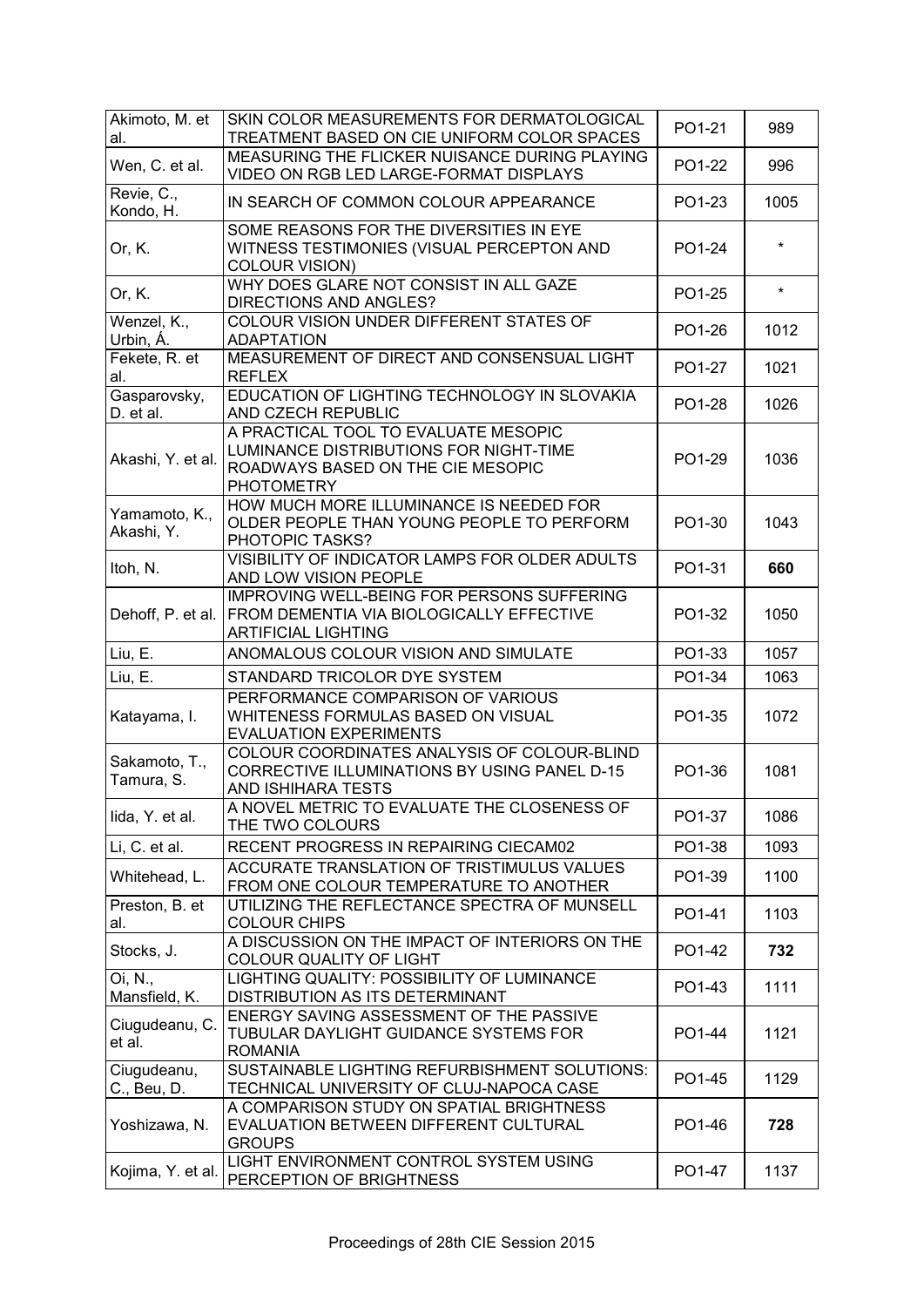| Darula, S.,<br>Kittler, R.     | DERIVING ILLUMINANCE FOR MODEL MEASUREMENTS<br><b>UNDER ARTIFICIAL SKY</b>                                                        | PO1-48 | 1148    |
|--------------------------------|-----------------------------------------------------------------------------------------------------------------------------------|--------|---------|
| Aries, M.                      | DYNAMIC DAYLIGHT AND INPUT FOR INTELLIGENT<br>(DAY)LIGHTING CONTROL                                                               | PO1-49 | 672     |
| Mardaljevic, J.                | NEUTRAL DAYLIGHT ILLUMINATION WITH<br>ELECTROCHROMIC GLAZING: SIMULATION OF ANNUAL<br>PROFILES FOR 'LIGHT MIXING'                 | PO1-50 | 680     |
| Mardaljevic, J.<br>et al.      | ILLUMINATION AND CONSERVATION: A CASE STUDY<br>EVALUATION OF DAYLIGHT EXPOSURE FOR AN<br>ARTWORK DISPLAYED IN A HISTORIC BUILDING | PO1-51 | 1159    |
| Brembilla, E.                  | THE EFFECT OF THE ANALYSIS GRID SETTINGS ON<br>DAYLIGHT SIMULATIONS WITH CLIMATE-BASED<br>DAYLIGHT MODELLING                      | PO1-52 | 690     |
| Luo, T.                        | SKY LUMINANCE AND SPECTRUM DISTRIBUTION IN<br><b>BEIJING</b>                                                                      | PO1-53 | 701     |
| Luo, T. et al.                 | A NEW SIMULATION METHOD FOR LIGHTING ENERGY<br>CONSUMPTION FOR OFFICE BUILDING                                                    | PO1-54 | 1167    |
| Tourasse, G.                   | LONG TERM MEASUREMENTS OF SKY SPECTRAL<br>IRRADIANCES AND VALIDATION OF CIE DAYLIGHT<br><b>ILLUMINANTS</b>                        | PO1-55 | 708     |
| Dumortier, D.                  | CLIMATE BASED DAYLIGHT ANALYSIS IN THE CLOUD                                                                                      | PO1-56 | 718     |
| Kómar, L.                      | LUMINANCE DISTRIBUTION ON HEMISPHERICAL<br>ARTIFICIAL SKY DEPENDING ON LUMINAIRE<br>CHARACTERISTICS AND POSITION                  | PO1-57 | 1176    |
| Zhang, B. et al.               | RESEARCH ON INDOOR DAYLIGHTING DESIGN FOR<br>RESIDENCE BASED ON CONCEPT OF DAYLIGHTING<br><b>ENERGY EFFICIENCY</b>                | PO1-58 | 1182    |
| Hirs, J. et al.                | POST-OCCUPANCY DAYLIGHT STUDY IN HIGH-RISE<br><b>BUILDING</b>                                                                     | PO1-59 | 1188    |
| Mohelnikova,<br>J., Darula, S. | INFLUENCE OF WINDOW ORIENTATION ON A ROOM<br><b>DAYLIGHTING</b>                                                                   | PO1-60 | 1199    |
| Taniguchi, T. et<br>al.        | DISTRIBUTION CURVE OF LUMINOUS INTENSITY OF<br>WINDOW SYSTEM USING DIRECT SUNLIGHT                                                | PO1-61 | 1206    |
| Fabian, M. et<br>al.           | METHOD TO CREATE DAYLIGHT REFERENCE YEAR<br>FOR BRATISLAVA                                                                        | PO1-62 | 1210    |
| Keskin, Z.,<br>Fotios, S.      | DAYLIGHT AND SEATING PREFERENCE IN OPEN-PLAN<br><b>SPACES</b>                                                                     | PO1-63 | 1217    |
| Fotios, S.                     | LAMP SPECTRUM DOES NOT AFFECT PEDESTRIANS'<br>JUDGEMENTS OF THE EMOTION OF OTHERS AS<br>CONVEYED BY FACIAL EXPRESSION             | PO1-64 | 740     |
| Walkling, A.                   | NEW TI-FORMULA FOR A MORE PRECISE MEASURE OF<br>PHYSIOLOGICAL GLARE DUE TO ROAD LIGHTING                                          | PO1-66 | 745     |
| Stockmar, A.                   | EXTENSION OF THE LUMINANCE CONCEPT IN ROAD<br>AND TUNNEL LIGHTING                                                                 | PO1-67 | 751     |
| Chain, C.                      | AIRPLANE OBSERVATIONS AT NIGHTTIME FOR A<br>SUSTAINABLE URBAN LIGHTING                                                            | PO1-68 | $\star$ |
| Dokuzer-<br>Öztürk, L.         | AN INVESTIGATION ON THE USE OF COLOURED LIGHT<br>IN FACADE LIGHTING                                                               | PO1-69 | 754     |
| Boulenguez, P.                 | PHOTOBIOLOGY - PRESENTATION OF A BLUE LIGHT<br>HAZARD IN VIVO EXPERIMENT ON THE RAT                                               | PO1-70 | 761     |
| Mochizuki, E.                  | CIRCADIAN EFFECTS OF LIGHT EXPOSURE PATTERN<br>CONSIDERING DAYLIGHT FROM WINDOW                                                   | PO1-71 | 767     |
| Foo, C. et al.                 | EFFECT OF CORRELATED COLOUR TEMPERATURE<br>AND INTRINSICALLY PHOTOSENSITIVE RETINAL<br>GANGLION CELLS RESPONSE ON A VISUAL TASK   | PO1-73 | 1223    |
| Kohmoto, K.,<br>Watanuki, M.   | DEVELOPMENT OF LED FULL-SPECTRUM LAMP                                                                                             | PO1-74 | 1230    |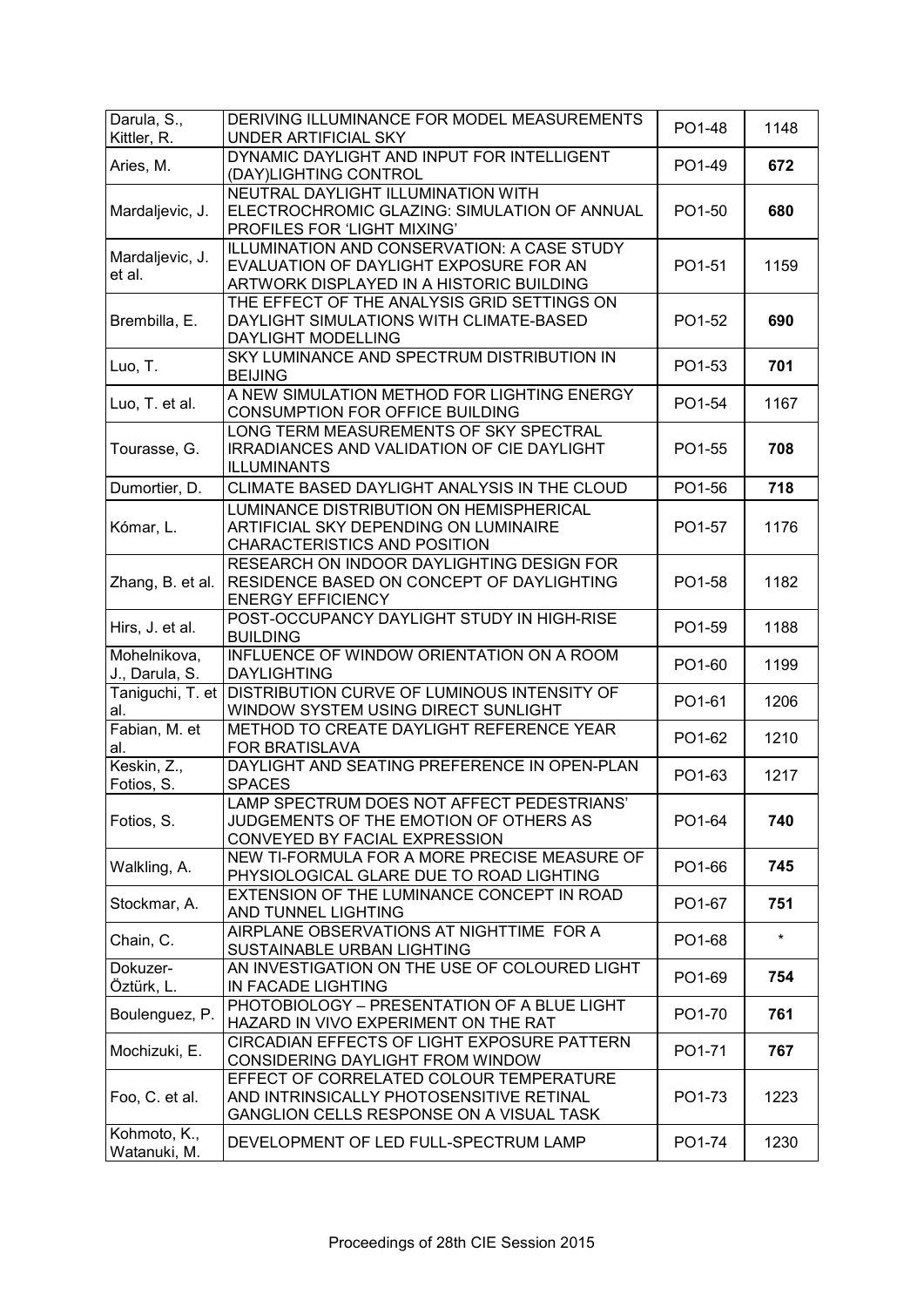| Wolska, A.,<br>Sawicki, D.      | MELANOPIC LUX AND BLUE LIGHT UNDER DIFFERENT<br><b>LIGHTING SCENARIOS</b>                                                                                                 | PO1-75 | 1238    |
|---------------------------------|---------------------------------------------------------------------------------------------------------------------------------------------------------------------------|--------|---------|
| Štěpánek, J.,<br>Skoda, J.      | PHOTOBIOLOGICAL SAFETY OF LCD SCREENS                                                                                                                                     | PO1-76 | 1244    |
| Bisegna, F.                     | EFFECTS OF LED LIGHTING ON MENTAL<br><b>PERFORMANCES</b>                                                                                                                  | PO1-77 | $\star$ |
| Malovrh Rebec,<br>K. et al.     | IMAGE FORMING AND NON-IMAGE FORMING EFFECTS<br>OF LIGHT REFLECTED IN INNER ENVIRONMENT                                                                                    | PO1-78 | 1252    |
| Morita, T. et al.               | THE EFFECT OF LIGHT WHICH STIMULATE<br>MELANOPSIN-EXPRESING RETINAL GANGLION CELL<br>INDEPENDENT OF CONE AND ROD ON MELATONIN<br>SUPPRESSION DURING NIGHTTIME             | PO1-79 | 1262    |
| Chen, C. et al.                 | IMPROVEMENT OF SLEEP QUALITY BY USING AN<br><b>INTELLIGENT LIGHT</b>                                                                                                      | PO1-80 | 1264    |
| Luo, C. et al.                  | THE IMPACT OF NATURAL LIGHT ON THE TRADITIONAL<br>ARCHITECTURAL COLOR PAINTINGS' COLOR DECAY OF<br>CHINESE CLASSICAL GARDEN                                               | PO1-81 | 1269    |
| Yamauchi, Y.<br>et al.          | EVALUATION OF COLOUR DEGRADATION UNDER HIGH<br>COLOUR RENDERING INDEX SSLS                                                                                                | PO1-82 | 1278    |
| Zhang, X. et al.                | HIGH PERFORMANCE GAN-BASED LEDS ON<br>PATTERNED SAPPHIRE SUBSTRATE WITH A NOVEL<br>HYBRID PATTERNED SIO2/AL2O3 PASSIVATION LAYER<br>AND TIO2/AL2O3 DBR BACKSIDE REFLECTOR | PO2-01 | 1282    |
| Yang, T. et al.                 | COMMON AGING BEHAVIOURS OF LIGHT-EMITTING<br><b>DIODES</b>                                                                                                                | PO2-02 | 1287    |
| Sanchez Jr.,<br>O., Siriaco, M. | COMPARED ANALYSIS OF NEAR-FIELD AND FAR-FIELD<br>PHOTOMETRY ON A LED PROJECTOR                                                                                            | PO2-03 | 1291    |
| Velázquez, J.<br>et al.         | MODEL FOR ILLUMINANCE PRODUCED BY LEDS AS A<br><b>FUNCTION OF DISTANCE</b>                                                                                                | PO2-04 | 1300    |
| Dam-Hansen,<br>C. et al.        | ANALYSIS OF COMPACT AND PORTABLE<br>GONIOSPECTROMETER SYSTEM FOR TEST OF LED<br><b>LAMPS</b>                                                                              | PO2-05 | 1305    |
| Yamauchi, Y.<br>et al.          | INFLUENCE OF THE POSTURE OF OLED PANELS ON<br>THE FLUX MAINTENANCE EXPERIMENTS                                                                                            | PO2-06 | 1313    |
| Yamauchi, Y.<br>et al.          | PRELIMINARY STUDY ON THE SOURCE-SIZE EFFECT IN<br>THE INTEGRATING SPHERE-BASED TOTAL LUMINOUS<br>FLUX MEASUREMENT OF OLED PANELS                                          | PO2-07 | 1318    |
| Domnita, F. et<br>al.           | HEAT LOSSES OF LED LAMPS - SIMPLIFIED<br>MEASUREMENT AND CALCULATION METHODOLOGY                                                                                          | PO2-08 | 1323    |
| Bizjak, G.,<br>Kobav, M.        | OPTIMIZATION OF SPECTRUM OF TUNABLE LED<br><b>COLOUR LIGHT SOURCE</b>                                                                                                     | PO2-09 | 1331    |
| Kinoshita, K. et<br>al.         | DEVELOPMENT OF STANDARD LED FOR UV-LEDS AND<br>ESTABLISHMENT OF CALIBRATION SERVICE FOR<br>TOTAL RADIANT FLUX OF UV-LED AT NMIJ                                           | PO2-10 | 1338    |
| Hooke, R.,<br>Gies, P.          | APSUS - A CCD ARRAY SPECTRORADIOMETER FOR<br>SOLAR UV MEASUREMENT                                                                                                         | PO2-11 | 1343    |
| Eppeldauer, G.<br>et al.        | CALIBRATION PROCEDURE FOR UV-365 INTEGRATED<br><b>IRRADIANCE MEASUREMENTS</b>                                                                                             | PO2-12 | 1351    |
| Takeshita, S.,<br>Sasaki, M.    | EVALUATION OF THE CALIBRATION VALUE OF THE<br>LUMINANCE INTENSITY STANDARD LAMP KEPT IN THE<br>DARK PLACE OVER 26 YEARS                                                   | PO2-14 | 1365    |
| Zhao, W. et al.                 | THE NONLINEARITY TESTER FOR OPTICAL DETECTOR<br>BASED ON MONOCHROME LED                                                                                                   | PO2-15 | 1367    |
| Wu, Z. et al.                   | INVESTIGATION OF THE FIBER SPECTRORADIOMETER                                                                                                                              | PO2-16 | 1370    |
| Škoda, J. et al.                | MEASUREMENT OF DISCOMFORT GLARE THROUGH<br>THE LUMINANCE ANALYZER                                                                                                         | PO2-17 | 1374    |
| Vieira Dias, M.                 | LIGHT AT EYE LEVEL OF INDUSTRIAL EMPLOYEES. NEW<br>ADVANCES IN SENSOR DEVELOPMENT                                                                                         | PO2-18 | $\star$ |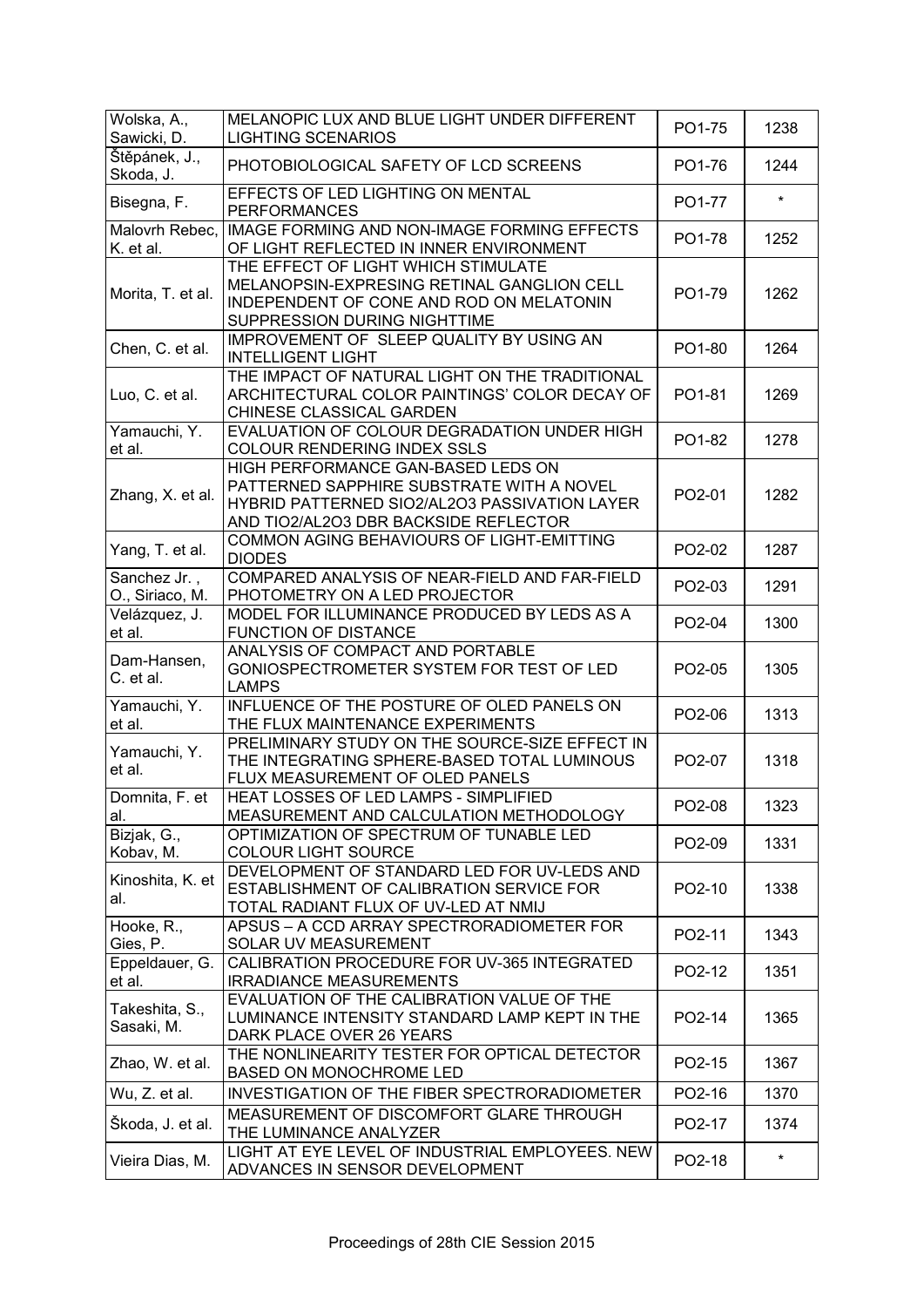| Scums, D. et<br>al.               | NEW TYPE OF SOURCE FOR LUXMETERS CALIBRATION                                                                                                                  | PO2-19 | 1382    |
|-----------------------------------|---------------------------------------------------------------------------------------------------------------------------------------------------------------|--------|---------|
| Boulenguez, P.<br>et al.          | <b>IMAGING RADIOMETRY - A FAST AND ROBUST</b><br>SHUTTER SPEED SEARCH ALGORITHM                                                                               | PO2-20 | 1385    |
| Nikanenka, S.<br>et al.           | INFLUENCE OF SPATIAL CHARACTERISTICS OF SOLID<br>STATE LIGHT SOURCES ON RESULTS OF<br>MEASUREMENTS OF THEIR PHOTOMETRIC AND<br>RADIOMETRIC PROPERTIES         | PO2-21 | 1389    |
| Nikanenka, S.<br>et al.           | A PRACTICAL METHOD FOR DETERMINATION OF<br>AVERAGED SPECTRAL RADIANCE OF UV LED                                                                               | PO2-22 | 1396    |
| Le Breton, R. et<br>al.           | OUT OF PLANE BRDF MEASUREMENT AT LNE-CNAM<br>USING "CONDOR", OUR PRIMARY<br><b>GONIOSPECTROPHOTOMETER</b>                                                     | PO2-23 | 1401    |
| Kruger, I.,<br>Sieberhagen,<br>R. | MEASURING THE SPECTRAL IRRADIANCE OF A HIGH-<br>POWERED FOCUSED LIGHT SOURCE                                                                                  | PO2-24 | 1408    |
| Dai, C. et al.                    | SPECTRAL RADIANCE REALIZATION AND<br>CHARACTERIZATION BASED ON HIGH TEMPERATURE<br><b>BLACKBODY</b>                                                           | PO2-25 | 1418    |
| Li, Q. et al.                     | A NOVEL STRAY LIGHT INDEX FOR<br><b>SPECTRORADIOMETERS</b>                                                                                                    | PO2-26 | 1423    |
| Godo, K.                          | CORRELATION ANALYSIS OF WAVELENGTH<br>UNCERTAINTY FOR CHROMATICITY MEASUREMENT                                                                                | PO2-27 | 1429    |
| Dubnicka, R.                      | DISTORTION ELECTRICAL POWER IN THE<br>MEASUREMENT OF ELECTRICAL PARAMETERS OF<br><b>LUMINAIRES</b>                                                            | PO2-28 | *       |
| Dubnicka, R.                      | SPECTRORADIOMETRIC MEASUREMENTS IN MESOPIC<br><b>CONDITIONS</b>                                                                                               | PO2-29 | $\star$ |
| Dubnicka, R.                      | IMPACT OF THE QUALITY ELECTRIC POWER ON<br>SPECTRAL POWER DISTRIBUTION OF LIGHT SOURCES                                                                       | PO2-30 | $\star$ |
| Xu, L. et al.                     | AN LED BASED SPECTRUM DESIGN FOR SURGICAL<br><b>LIGHTING</b>                                                                                                  | PO2-31 | 1437    |
| Niedling, M. et<br>al.            | AVERAGE OR MAXIMUM LUMINANCE - WHAT IS THE<br>RIGHT DIMENSION FOR DISCOMFORT GLARE<br>EVALUTION UNDER STREET LIGHTING CONDITIONS?                             | PO2-32 | 1447    |
| Urrutia-Moldes,<br>A. et al.      | USING LIGHTING TO ENHANCE POSITIVE BEHAVIOR IN<br><b>PRISONS</b>                                                                                              | PO2-33 | 1452    |
| Nakamura, Y.,<br>Okada, S.        | BRIGHTNESS-MATCHING EXPERIMENT TO IMPROVE<br>LUMINANCE-BRIGHTNESS IMAGE CONVERSION<br><b>SYSTEM</b>                                                           | PO2-35 | 1460    |
| Aya, K. et al.                    | THE RELATIONSHIP BETWEEN THE BRIGHTNESS OF<br>OVERALL SPACE AND THE BRIGHTNESS IN THE<br>SPECIFIC VISUAL FIELD IN THE NON-UNIFORM<br><b>ILLUMINATED SPACE</b> | PO2-36 | 1466    |
| Funke, C.,<br>Schierz, C.         | EXTENSION OF THE UNIFIED GLARE RATING FORMULA<br>FOR NON-UNIFORM LED LUMINAIRES                                                                               | PO2-37 | 1471    |
| Funke, C. et al.                  | RENEWAL OF THE CONTRAST RENDERING FACTOR<br>PROCEDURE TO DESCRIBE REFLECTED GLARE IN<br><b>INDOOR APPLICATIONS</b>                                            | PO2-38 | 1481    |
| Jafarian, H.                      | ASSESSING THE IMPACT OF WOOD-INNER COATING ON<br>ENERGY CONSUMPTION AND VISUAL COMFORT IN<br>ARCHITECTURAL SPACES                                             | PO2-39 | $\star$ |
| Xue, P. et al.                    | A FRAMEWORK FOR ASSESSING THE LUMINOUS<br>COMFORT IN HONG KONG RESIDENTIAL BUILDINGS                                                                          | PO2-40 | 1487    |
| Zeng, K. et al.                   | AN EXPLORATORY STUDY: THE EFFECTS OF LIGHTING<br>ON MOOD IN A CARDIAC INTENSIVE CARE UNIT                                                                     | PO2-41 | 1497    |
| Onishi, T. et al.                 | A BASIC STUDY ON LUMINANCE-BASED STANDARDS<br>FOR MUSEUM LIGHTING                                                                                             | PO2-42 | 1506    |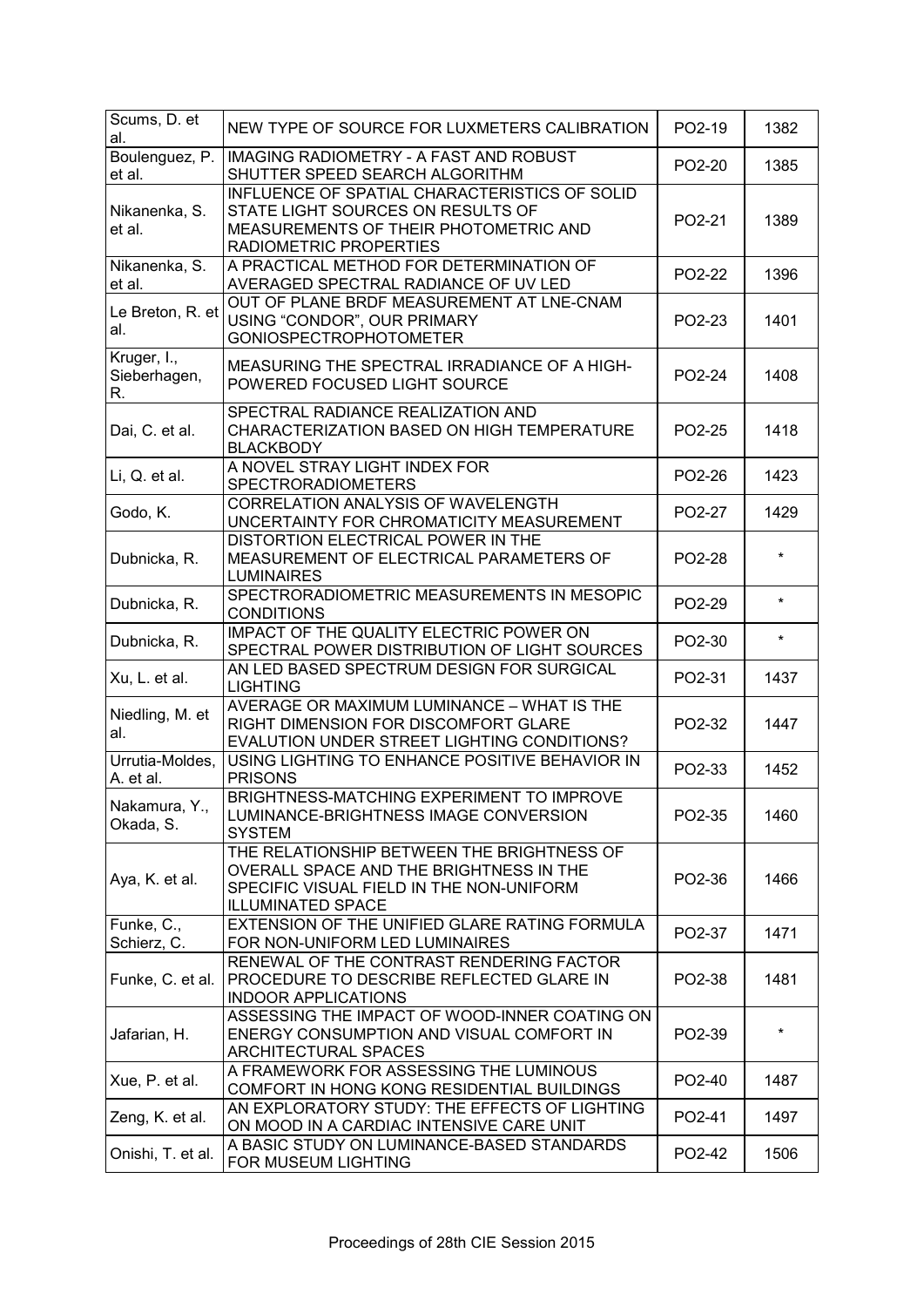| Besenecker,<br>U., Bullough, J.         | PROGRESS IN MODELLING SCENE BRIGHTNESS                                                                                                    | PO2-43 | 1511 |
|-----------------------------------------|-------------------------------------------------------------------------------------------------------------------------------------------|--------|------|
| Pawlak, A.                              | <b>COMPARISON OF RESULTS OF COMPUTER</b><br>SIMULATIONS AND MEASUREMENTS FOR THE ESCAPE<br>ROUTE LIGHTING INSTALLATION                    | PO2-45 | 1521 |
| Zhang, X. et al.                        | A SURVEY OF LIGHTING AND ENERGY PERFORMANCES<br>IN 71 RETAIL STORES IN CHINA                                                              | PO2-46 | 1530 |
| Beu, $D.\overline{,}$<br>Ciugudeanu, C. | SUSTAINABLE LIGHTING: THE ROMANIAN APPROAC                                                                                                | PO2-47 | 1539 |
| Beu, D. et al.                          | <b>LIGHTING SPECIALIST</b>                                                                                                                | PO2-48 | 1545 |
| Suzuki, H. et al.                       | DEVELOPMENT OF LUMINOUS FLUX TRACKING<br>METHOD FOR EVALUATION OF DAYLIGHTING SYSTEM                                                      | PO2-49 | 1550 |
| Tanaka, Y. et<br>al.                    | A NEW METHOD OF DESCRIBING LIGHT FLOWS IN THE<br><b>BUILDINGS WITH PHOTON DISTRIBUTION</b>                                                | PO2-50 | 1556 |
| Miki, Y. et al.                         | STUDY ON THE BASIC LIGHTING DESIGN METHOD FOR<br>BUILDINGS ENERGY EFFICIENCY WITH QUALITY BY THE<br>SPATIAL DISTRIBUTION OF LUMINOUS FLUX | PO2-51 | 1561 |
| Mayhoub, M.,<br>Labib, R.               | TOWARDS A SOLUTION FOR THE INEVITABLE USE OF<br>THE GLAZED FAÇADES IN THE ARID REGIONS VIA THE<br>PARAMETRIC DESIGN APPROACH              | PO2-52 | 1567 |
| Yamaguchi, H.<br>et al.                 | CALCULATION METHOD OF LUMINOUS FLUX TO<br>DESIGN A LIGHTING ENVIRONMENT FOR RESIDENTIAL<br>HOUSE BY USING CEILING LUMINAIRE               | PO2-53 | 1577 |
| Yılmaz, F.                              | COST-OPTIMAL ARCHITECTURAL LIGHTING DESIGN<br>STRATEGY: METHODOLOGY AND CASE STUDY<br><b>APPLICATIONS</b>                                 | PO2-54 | 1582 |
| Bisegna, F. et<br>al.                   | LIGHTING DESIGN FOR PLANT GROWTH AND HUMAN<br><b>COMFORT</b>                                                                              | PO2-55 | 1592 |
| Donners, M. et<br>al.                   | A PSYCHOPHYSICAL MODEL OF DISCOMFORT GLARE<br>IN BOTH OUTDOOR AND INDOOR APPLICATIONS                                                     | PO2-56 | 1602 |
| Koga, Y., Saita,<br>N.                  | SPECTRAL EFFECTS OF LIGHT ON DISCOMFORT<br><b>GLARE UNDER MESOPIC CONDITIONS</b>                                                          | PO2-57 | 1612 |
| Sawicki, D.,<br>Wolska, A.              | UGR FOR EXTERIOR WORKING ENVIRONMENT? WHY<br><b>NOT</b>                                                                                   | PO2-58 | 1617 |
| Uttley, J. et al.                       | PAVEMENT OBSTACLE DETECTION AT MESOPIC<br>LEVELS: A STEP TOWARD APPLICABLE CONTEXT                                                        | PO2-59 | 1623 |
| Fotios, S. et al.                       | MISLEADING RATINGS OF PERCEIVED SAFETY                                                                                                    | PO2-60 | 1628 |
| Novak, T. et al.                        | THE BASIC RULES FOR ZEBRA CROSSING<br>ILLUMINATION                                                                                        | PO2-61 | 1632 |
| Iwata, M. et al.                        | APPEARANCE OF HUMAN FACE AND ATMOSPHERE OF<br>ENVIRONMENT UNDER LED STREET LIGHTS OF<br>DIFFERENT CORRELATED COLOUR TEMPERATURE           | PO2-62 | 1638 |
| Greffier, F. et<br>al.                  | AN AUTOMATIC SYSTEM FOR MEASURING ROAD AND<br>TUNNEL LIGHTING PERFORMANCE                                                                 | PO2-63 | 1647 |
| Tachi, S. et al.                        | THE STUDY OF PREVENT THE SLEEP-INDUCING BY THE<br><b>LED LIGHTINGS</b>                                                                    | PO2-64 | 1657 |
| Baumgartner,<br>H. et al.               | EFFECTS OF INTELLIGENT CONTROL ON THE LIFETIME<br>OF LED STREET LIGHTS                                                                    | PO2-65 | 1662 |
| Kelly, J. et al.                        | EXPLAINING THE HIGH VISIBILITY OF LIGHT EMITTING<br><b>DIODES IN FOG</b>                                                                  | PO2-66 | 1669 |
| Li, W. et al.                           | NEW ACHIEVEMENTS IN PRACTICAL DETERMINATION<br>OF ROAD SURFACE REFLECTION TABLE FROM IN-SITU<br>MEASUREMENT DATA                          | PO2-67 | 1676 |
| Akizuki, Y.,<br>Okuda, S.               | VISIBILITY OF ROAD SURFACE AND PEDESTRIAN'S<br>FACE UNDER UNEVEN ILLUMINATED SPACE                                                        | PO2-68 | 1682 |
| Kataoka, K. et<br>al.                   | REQUIRED ILLUMINANCE AND EVALUATION OF<br>VISIBILITY OF THE FACE IN LIGHTENED ENVIRONMENT<br>FROM THE LED STREET LIGHT                    | PO2-69 | 1689 |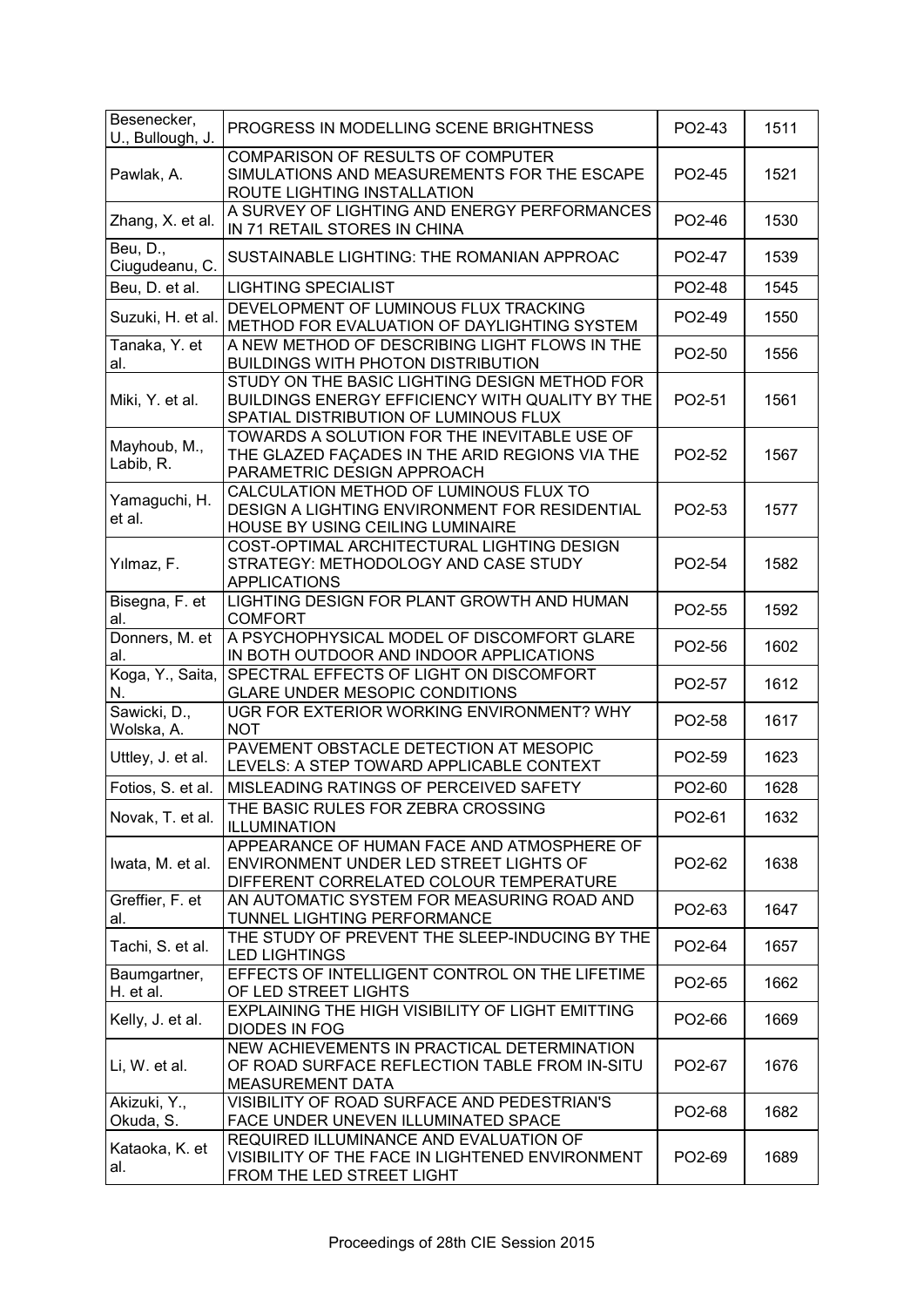| Zalesinska, M.                         | RELATIONSHIP BETWEEN SIZE OF LED BILLBOARDS<br>AND DRIVER'S VISUAL PERFORMANCE - STUDY WITH<br>USING DRIVING SIMULATOR                               | PO2-70 | 1698    |
|----------------------------------------|------------------------------------------------------------------------------------------------------------------------------------------------------|--------|---------|
| Lu, P. et al.                          | THE RESEARCH ON VISUAL EFFECT OF URBAN ROAD<br><b>GREENBELTS LIGHTING DESIGN</b>                                                                     | PO2-71 | 1708    |
| Wang, L. et al.                        | STUDY OF THE URBAN OVERPASS GUARDRAIL<br>LIGHTING DISABILITY GLARE AND FLICKER EFFECT                                                                | PO2-72 | 1718    |
| Hsu, S. et al.                         | INVESTIGATION OF COMPONENTS OF ENVIRONMENTAL<br>ILLUMINANCE AND LUMINANCE BY EMD AND DENOISE<br><b>METHODS</b>                                       | PO2-73 | 1727    |
| Martyniuk-<br>Peczek, J.,<br>Sokol, N. | PUBLIC LIGHTING IN A CONTEXT OF THE<br>REGENERATION PROCESSES IN POLISH CITIES                                                                       | PO2-74 | 1735    |
| Yoo, S. et al.                         | A STUDY ON THE REDUCTION OF LIGHT POLLUTION<br>CAUSED BY ARCHITECTURAL LIGHTING                                                                      | PO2-75 | 1743    |
| Han, J. et al.                         | A SURVEY OF LIGHT POLLUTION BY SIGNS AND ITS<br><b>IMPROVEMENT</b>                                                                                   | PO2-76 | 1750    |
| Song, J. et al.                        | STUDY ON LIGHT ENVIRONMENT PARTITION OF URBAN<br>NIGHTSCAPE LIGHTING DESIGN IN CHINA                                                                 | PO2-77 | 1756    |
| Yu, J. et al.                          | THE INVESTIGATION AND DATA ANALYSIS OF LIGHT<br>TRESPASS OF URBAN RESIDENTIAL AREAS IN CHINA                                                         | PO2-78 | 1766    |
| Wainscoat, R.<br>et al.                | LIGHT EMITTING DIODES AND ASTRONOMY -<br><b>CHALLENGES AND OPPORTUNITIES</b>                                                                         | PO2-79 | 1776    |
| Lemons, T.,<br>Rosen, S.               | LED - A SUPERIOR LIGHT SOURCE FOR SPORTS<br><b>LIGHTING</b>                                                                                          | PO2-80 | 1781    |
| Kitano, T. et al.                      | RECOMMENDED LUMINANCE FOR COLOUR LIGHTING                                                                                                            | PO2-81 | 1787    |
| Ferrero, A.                            | MEASURING SPARKLE OF EFFECT COATINGS                                                                                                                 | PO3-01 | 776     |
| Bergen, T.                             | HIGH ACCURACY CALIBRATION AND USE OF POWER<br>ANALYSERS FOR MEASUREMENT OF SOLID STATE<br><b>LIGHTING DEVICES</b>                                    | PO3-02 |         |
| Krüger, U.                             | MEASUREMENT UNCERTAINTY OF PHOTOMETRIC<br>MEASUREMENTS CONSIDERING THE REQUIREMENTS<br>OF THE NEW DRAFT INTERNATIONAL STANDARD CIE<br>DIS 025/E:2014 | PO3-03 | 797     |
| Nield, K.                              | ROOM TEMPERATURE PQED: DYNAMIC RANGE,<br>TEMPERATURE SENSITIVITY AND LINEARITY OF<br><b>RESPONSE</b>                                                 | PO3-04 | 783     |
| Wang, J.                               | AN IMPROVED GONIOPHOTOMETER USING CURVED<br><b>MIRROR</b>                                                                                            | PO3-05 | $\star$ |
| Gerloff, T.                            | TRACEABLE GONIOPHOTOMETRY ON HIGH-POWER-<br><b>LEDS AT PTB</b>                                                                                       | PO3-06 | $\star$ |
| Konjhodzic, D.                         | INFLUENCE OF BURNING POSITION ON<br>GONIOSPECTRORADIOMETRIC MEASUREMENTS                                                                             | PO3-07 | 790     |
| Dubnicka, R.                           | METHODS FOR CORRECTION OF THE LIDC<br>MEASUREMENTS BY MEANS OF GONIOPHOTOMETERS<br>WITH ROTATING LUMINAIRES FOR DIFFERENT LAMPS                      | PO3-08 | $\star$ |
| Dubnicka, R.                           | A SIMPLE MODEL OF SPECTRAL DISTRIBUTION OF<br>DAYLIGHT IN INTERIOR OF THE BUILDING                                                                   | PO3-09 | $\star$ |
| Blattner, P. et<br>al.                 | POLARIZATION EFFECTS IN MIRROR TYPE<br><b>GONIOPHOTOMETERS</b>                                                                                       | PO3-10 | 1794    |
| Prokopova, L.<br>et al.                | MEASUREMENT AND CALCULATION METHOD FOR<br>TRANSMISSION OF LIGHT THROUGH TUBULAR LIGHT<br><b>GUIDE</b>                                                | PO3-11 | 1801    |
| Marutzky, M.,<br>Bogdanow, S.          | A WIDESPREAD MISAPPREHENSION: TEMPERATURE<br>DEPENDENCE OF BLACK BODY'S LUMINANCE                                                                    | PO3-12 | 1806    |
| Bo, Q.                                 | MEASUREMENT UNCERTAINTY FOR<br>PHOTOBIOLOGICAL SAFETY ASSESSMENT                                                                                     | PO3-13 | $\star$ |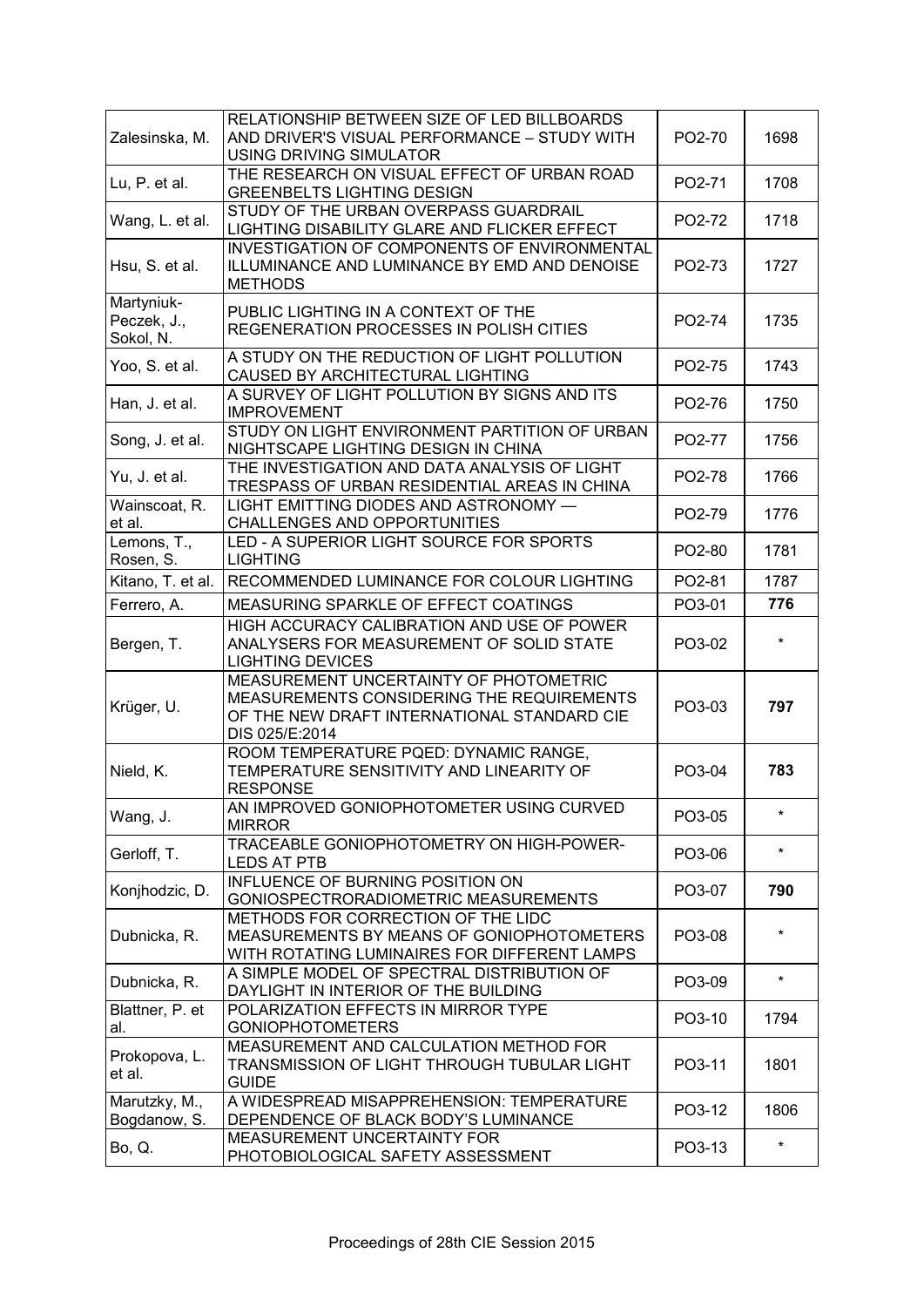| Lee, W. et al.            | EVALUATION OF MEASUREMENT UNCERTAINTY FOR<br>PHOTOMETRIC, RADIOMETRIC AND PHOTONIC<br>MEASUREMENTS IN ACCORDANCE WITH THE JCGM 100<br>AND JCGM 101 AT THE STANDARDS AND CALIBRATION<br>LABORATORY OF HONG KONG | PO3-14 | 1810    |
|---------------------------|----------------------------------------------------------------------------------------------------------------------------------------------------------------------------------------------------------------|--------|---------|
| Liu, H. et al.            | THE METHOD FOR REALIZATION OF PHOTOSYNTHESIS<br><b>QUANTUM SCALE</b>                                                                                                                                           | PO3-15 | 1818    |
| Wang, L.                  | ASSESSMENT OF APPLICATION OF HIGH-POWER LED<br>IN EXHIBITION HALL                                                                                                                                              | PO3-16 | $\star$ |
| Suzuki, T. et al.         | SELF-CONTAINED LIGHTING SYSTEM USING LED<br>LIGHTING WITH DIMMING CONTROL, DIFFUSION<br>SKYLIGHTS, AND ENERGY STORAGE OF SOLAR POWER                                                                           | PO3-17 | 1822    |
| Yoshida, Y. et<br>al.     | EFFECTS OF CHANGES IN COLOR TEMPERATURE IN AN<br>OFFICE ON PERCEPTIONS OF COMFORT                                                                                                                              | PO3-18 | 1828    |
| Park, Y.                  | DAYLIGHT MEMORY COLOUR FOR LIGHTINGS                                                                                                                                                                           | PO3-19 | 812     |
| Fotios, S.                | THE BERMAN BRIGHTNESS EXPERIMENT REPEATED: A<br>DISCUSSION OF METHODOLOGY AND METRICS FOR<br>SPATIAL BRIGHTNESS                                                                                                | PO3-20 | 817     |
| Colau, A.,<br>Fotios, S.  | USING LIGHTING TO IMPROVE CONCENTRATION IN THE<br><b>CLASSROOM</b>                                                                                                                                             | PO3-21 | 1838    |
| Suzuki, N. et al.         | STUDY ON THE EFFECT OF WALL WASHER LUMINAIRES<br>MOUNTED ON REAR CEILING IN CLASSROOM ON<br><b>ENERGY SAVINGS</b>                                                                                              | PO3-22 | 1844    |
| Logadottir, A.            | A CASE STUDY ON OCCUPANT CONTROLLED LIGHTING<br><b>IN OFFICES</b>                                                                                                                                              | PO3-23 | 824     |
| Chung, T.                 | A NEW METHOD FOR ESTIMATING SAVEABLE LIGHTING<br>ENERGY IN VISUALLY ACCEPTABLE DAYLIT CELLULAR<br>OFFICES IN HONG KONG                                                                                         | PO3-24 | 833     |
| Chung, T.                 | UNIFYING ROOM LAYOUTS FOR UTILIZATION FACTOR<br>AND UNIFIED GLARE RATING TABLES FOR INDOOR<br><b>LUMINAIRES</b>                                                                                                | PO3-25 | 1850    |
| Lou, D. et al.            | EVALUATION OF GLARE FROM NON-UNIFORM INDOOR<br><b>LUMINAIRES</b>                                                                                                                                               | PO3-26 | 1860    |
| Scheir, G. et al.         | EFFECT OF LUMINANCE CONTRAST ON THE<br>PERCEPTION OF DISCOMFORT                                                                                                                                                | PO3-27 | 1870    |
| Kozaki, M.                | BASIC RESEARCH ON THE RELATIONSHIP BETWEEN<br>ILLUMINANCE VALUE AND SPATIAL DISTRIBUTION OF<br>LUMINANCE - EXPLORATORY DATA ANALYSIS USING<br><b>LIGHTING SIMULATION-</b>                                      | PO3-29 | 843     |
| Gasparovsky,<br>D.        | LUMINANCE DISTRIBUTION AND ILLUMINANCE OF<br>SURFACES AT OFFICE BUILDINGS WITH RESPECT TO<br>THE REQUIREMENTS TO ILLUMINATION OF INTERIOR<br><b>WORKPLACES</b>                                                 | PO3-31 | 853     |
| Gasparovsky,<br>D. et al. | FOCUSED ON HOME LIGHTING: WHAT TO<br>STANDARDIZE AND WHAT TO GUIDE?                                                                                                                                            | PO3-32 | 1877    |
| Lu, S. et al.             | A STUDY OF THE IMPACT OF HAZE ON BUILDING<br><b>INDOOR LIGHTING ENVIRONMENT</b>                                                                                                                                | PO3-33 | 1887    |
| Sum, Y. et al.            | HIGH PERFORMANCE ILLUMINANCE MONITORING FOR<br><b>BUILT ENVIRONMENT</b>                                                                                                                                        | PO3-34 | 1894    |
| Gavioli, M. et<br>al.     | LIGHTING RETROFITTING: IMPROVING ENERGY<br>EFFICIENCY AND LIGHTING QUALITY                                                                                                                                     | PO3-35 | 1903    |
| Wandachowicz,<br>Κ.       | REFLECTOR GEOMETRY OPTIMIZATION USING<br><b>GENERIC ALGORITHM</b>                                                                                                                                              | PO3-36 | 1912    |
| Liu, G. et al.            | THE RESEARCH OF TRIADIC RELATION AMONG<br>BUILDING SPACES, LIGHTING COMFORT LEVEL AND<br>LIGHTING ENERGY CONSUMPTION IN HIGH-SPEED<br>RAILWAY STATION IN CHINA                                                 | PO3-37 | 1918    |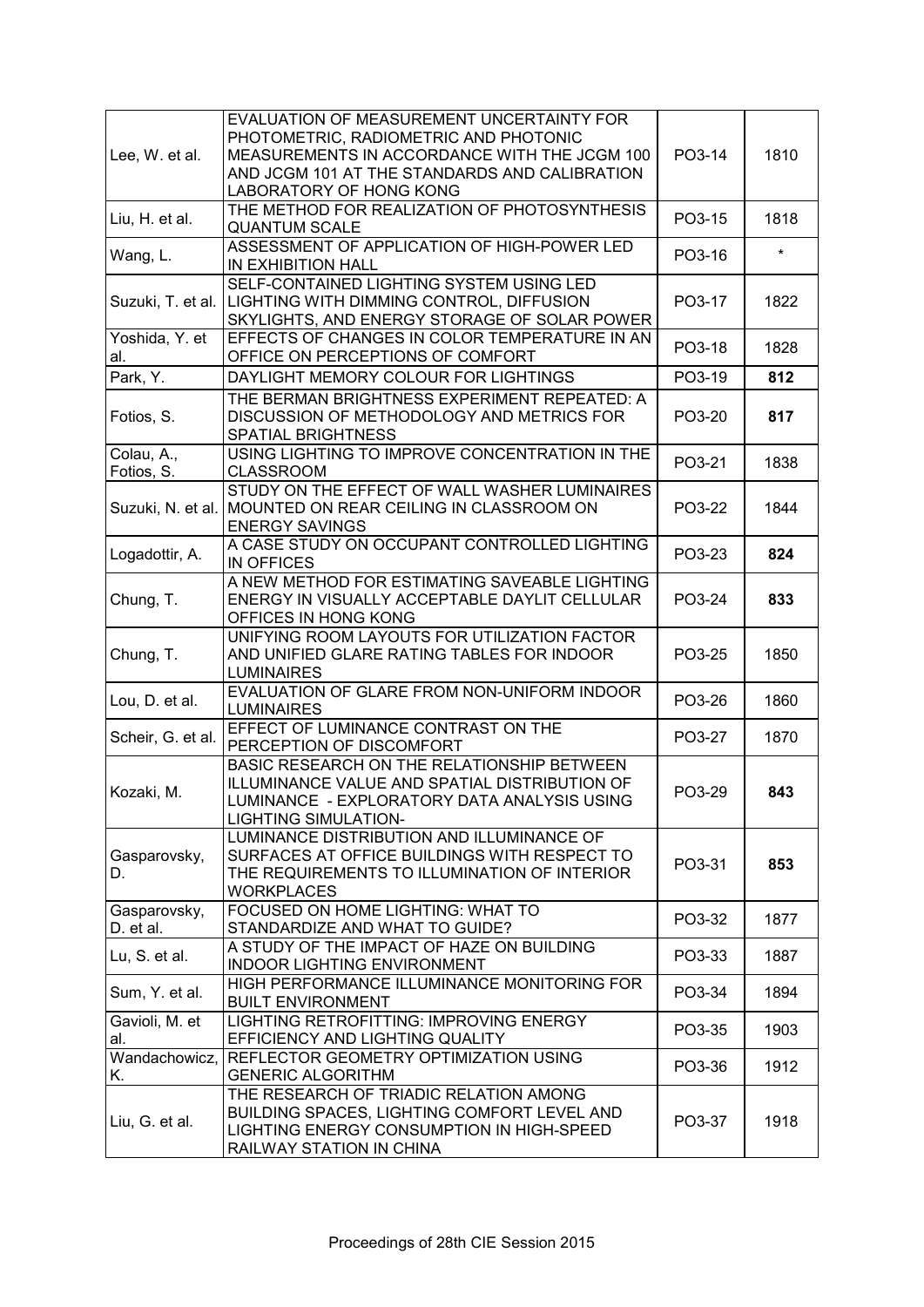| Ban, T. et al.            | EVALUATION OF LIGHTING ENERGY CONSUMPTION<br>AND LIGHTING ENVIRONMENT BY USING DAYLIGHT IN<br>JAPANESE OFFICE BUILDINGS              | PO3-38 | 1927    |
|---------------------------|--------------------------------------------------------------------------------------------------------------------------------------|--------|---------|
| Mardaljevic, J.<br>et al. | THE 'NORDSTROM TOWER': A LANDMARK DAYLIGHT<br><b>INJURY STUDY</b>                                                                    | PO3-39 | 1937    |
| Chien, S.,<br>Tseng, K.   | THE EFFECTS OF LIGHT SHELF ON DYNAMIC DAYLIGHT<br>PERFORMANCE IN TROPICAL BUILDINGS- A CASE<br><b>STUDY</b>                          | PO3-40 | 1947    |
| Kato, M. et al.           | RESEARCH ON ACCEPTABLE LUMINANCE CONTRAST<br>BETWEEN THE WINDOW USING BLIND AND THE<br><b>SURROUNDING WALL</b>                       | PO3-41 | 1954    |
| Ito, D., Iwata,<br>Т.     | OUTDOOR MEASUREMENT ON LUMINOUS EFFICACY OF<br>WINDOW WITH SHADING                                                                   | PO3-42 | 1960    |
| Bian, Y.                  | PARAMETERS OPTIMIZATION OF BUILDING DAYLIGHT<br>FACILITY UNDER REPRESENTATIVE SKY                                                    | PO3-43 | $\star$ |
| Donn, M.                  | TEACHING LARGE CLASSES CLIMATE BASED DAYLIGHT<br><b>SIMULATION</b>                                                                   | PO3-44 | $\star$ |
| Celik, K.,<br>Ünver, R.   | EXAMINATION OF CLASSROOMS IN A PRIMARY<br>SCHOOL IN TERMS OF VISUAL COMFORT AND ENERGY<br><b>CONSUMPTION</b>                         | PO3-45 | 1964    |
| Castilla, N. et<br>al.    | KANSEI ENGINEERING METHODOLOGY FOR THE<br>EMOTIONAL EVALUATION OF LIGHTING IN<br><b>CLASSROOMS</b>                                   | PO3-46 | 1970    |
| Hemphälä, H.<br>et al.    | A RISK ASSESSMENT METHOD FOR VISUAL<br><b>ERGONOMICS</b>                                                                             | PO3-47 | 1977    |
| Liedtke, C. et<br>al.     | THE CONSTRUCTION PROCESS IN THE SPATIAL LIGHT<br><b>PERCEPTION</b>                                                                   | PO3-48 | 1981    |
| Goven, T. et al.          | THE IMPACT OF DYNAMIC LIGHTING SYSTEM ON THE<br>WELL-BEING ON ELDERLY LIVING IN A RETIREMENT<br><b>HOME</b>                          | PO3-50 | 1987    |
| Hsu, S. et al.            | ASSESSMENTS OF DYNAMIC LIGHTING IN THE OFFICE<br><b>ENVIRONMENT</b>                                                                  | PO3-52 | 1995    |
| Kacel, S.,<br>Yener, A.   | POST-OCCUPANCY EVALUATION OF LUMINOUS<br>ENVIRONMENT CONSIDERING DIFFERENT BUILDING<br>TYPOLOGIES: A PILOT STUDY FOR OFFICE FUNCTION | PO3-53 | 2000    |
| Mácha, M.,<br>Darula, S.  | <b>ILLUMINATION SYSTEMS FOR AUTOMOTIVE INDUSTRY</b>                                                                                  | PO3-55 | 2008    |
| Chan, Y. et al.           | PILOT STUDY OF LVDC-BASED LED LIGHTING SYSTEM<br>IN RESIDENTIAL BUILDINGS IN SINGAPORE                                               | PO3-56 | 2013    |
| Dang, R. et al.           | THE RESEARCH ON WLED INFLUENCING COLOR OF<br>CHINESE TRADITIONAL CALLIGRAPHY AND PAINTING IN<br><b>MUSEUM LIGHTING</b>               | PO3-57 | 2021    |
| Lee, E., Osumi,<br>М.     | THE HUMAN SKIN EVALUATION AND VISUAL<br>ASSECEMENT WAY APPLIED BY SPECTRAL IMAGING<br>AND LAPLACIAN FILTER PROCESSING                | PO3-58 | 2030    |
| Yamamoto, M.<br>et al.    | AUTOMATIC LIGHT CONTROL SYSTEM TO KEEP ROOM<br>APPEARANCE APPROPRIATE WITH ACTIVE<br>INTRODUCTION OF NATURAL LIGHT                   | PO3-59 | 2040    |
| Chun, S. et al.           | OPTIMIZATION FOR SPECTRALLY TUNABLE LIGHTING<br><b>CONTROL</b>                                                                       | PO3-60 | 2046    |
| Ejhed, J. et al.          | HUMAN RELATED URBAN-LIGHTING BY ADVANCED<br><b>CONTROL SYSTEM</b>                                                                    | PO3-61 | 2056    |
| Wang, S.,<br>Zhao, J.     | ISSUES ON THE STANDARDIZATION OF SMART<br><b>LIGHTING</b>                                                                            | PO3-62 | 2066    |
| Wang, S.                  | THOUGHT ON THE IMPLEMENTATION OF LED<br>ROADWAY LIGHTING FROM THE EXPERIENCE OF<br><b>CHINA</b>                                      | PO3-63 | $\star$ |
| Jiang, J. et al.          | LIGHTING ENVIRONMENTS EVOLUTION IN LIVING<br>ROOMS IN CHINA                                                                          | PO3-64 | 2071    |